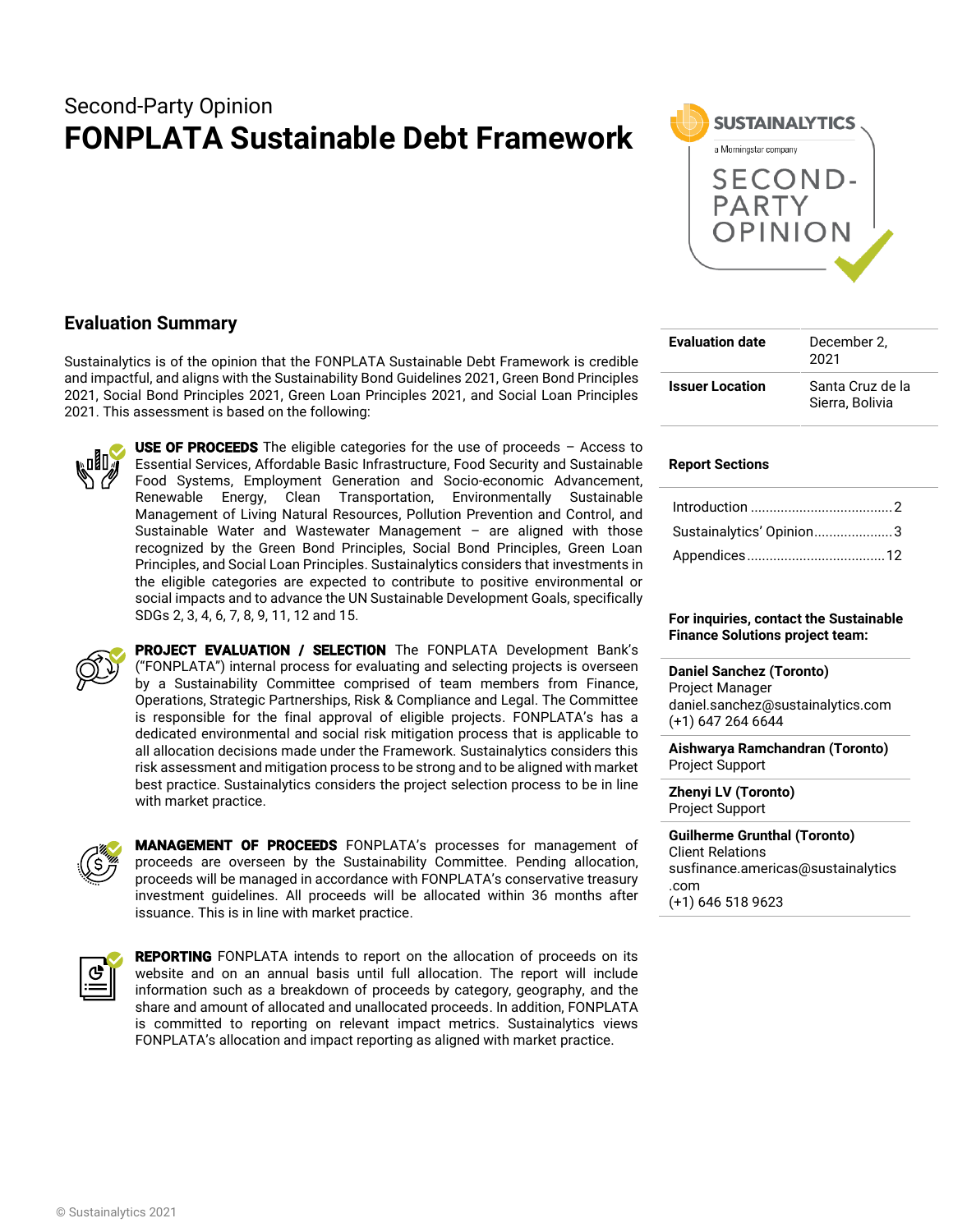

# **Introduction**

FONPLATA Development Bank ("FONPLATA" or the "Bank") is a multilateral development bank whose mission is to support the integration and inclusive development of its five member countries in the River Plate Basin: Argentina, Bolivia, Brazil, Paraguay and Uruguay. The Bank focuses on the implementation of small- and medium-sized projects in areas such as education, health, basic infrastructure and potable water, agriculture and livestock production, and wastewater treatment.

The Bank has developed the FONPLATA Sustainable Debt Framework, dated November 2021 (the "Framework"), under which it intends to issue green, social, and sustainability bonds, loans, or other financial instruments<sup>1</sup> (collectively the "Sustainable Financing Instruments") and use the proceeds to finance and refinance, in whole or in part, existing and future projects that are expected to advance inclusive and sustainable regional development.

The Framework defines eligible social categories in the following four areas:

- 1. Access to Essential Services
- 2. Affordable Basic Infrastructure
- 3. Food Security and Sustainable Food Systems
- 4. Employment Generation and Socio-economic Advancement

The Framework defines eligible green categories in the following five areas:

- 1. Renewable Energy
- 2. Clean Transportation
- 3. Environmentally Sustainable Management of Living Natural Resources
- 4. Pollution Prevention and Control
- 5. Sustainable Water and Wastewater Management

FONPLATA engaged Sustainalytics to review the Sustainable Debt Framework and provide a Second-Party Opinion on the Framework's environmental and social credentials and its alignment with the Sustainability Bond Guidelines 2021 (SBG), Green Bond Principles 2021 (GBP), Social Bond Principles 2021 (SBP)<sup>2</sup>, Green Loan Principles 2021 (GLP), and Social Loan Principles 2021 (SLP)<sup>3</sup>. The Framework has been published in a separate document.<sup>4</sup>

#### **Scope of work and limitations of Sustainalytics' Second-Party Opinion**

Sustainalytics' Second-Party Opinion reflects Sustainalytics' independent<sup>5</sup> opinion on the alignment of the reviewed Framework with the current market standards and the extent to which the eligible project categories are credible and impactful.

As part of the Second-Party Opinion, Sustainalytics assessed the following:

- The Framework's alignment with the Sustainability Bond Guidelines 2021, Green Bond Principles 2021, and Social Bond Principles 2021, as administered by ICMA, and the Green Loan Principles 2021 and Social Loan Principles 2021, as administered by LMA, APLMA, and LSTA;
- The credibility and anticipated positive impacts of the use of proceeds; and
- The alignment of the issuer's sustainability strategy and performance and sustainability risk management in relation to the use of proceeds.

[https://www.lsta.org/content/social-loan-principles-slp/.](https://www.lsta.org/content/social-loan-principles-slp/)

<sup>1</sup> FONPLATA has communicated to Sustainalytics that other financial instruments may include promissory notes. Sustainalytics views bond like financial instruments as being in alignment with ICMA's principles.

<sup>&</sup>lt;sup>2</sup> The Sustainability Bond Guidelines, Green Bond Principles, and Social Bond Principles are administered by the International Capital Market Association and are available a[t https://www.icmagroup.org/green-social-and-sustainability-bonds/sustainability-bond-guidelines-sbg/.](https://www.icmagroup.org/green-social-and-sustainability-bonds/sustainability-bond-guidelines-sbg/)

<sup>&</sup>lt;sup>3</sup> The Green Loan Principles and Social Loan Principles are administered by the Loan Market Association, Asia Pacific Loan Market Association and Loan Syndications and Trading Association and are available at[: https://www.lsta.org/content/green-loan-principles/#](https://www.lsta.org/content/green-loan-principles/) and

<sup>4</sup> The FONPLATA Sustainable Debt Framework is available on FONPLATA's website at: [https://www.fonplata.org/en/investors.](https://www.fonplata.org/en/investors)

<sup>&</sup>lt;sup>5</sup> When operating multiple lines of business that serve a variety of client types, objective research is a cornerstone of Sustainalytics and ensuring analyst independence is paramount to producing objective, actionable research. Sustainalytics has therefore put in place a robust conflict management framework that specifically addresses the need for analyst independence, consistency of process, structural separation of commercial and research (and engagement) teams, data protection and systems separation. Last but not the least, analyst compensation is not directly tied to specific commercial outcomes. One of Sustainalytics' hallmarks is integrity, another is transparency.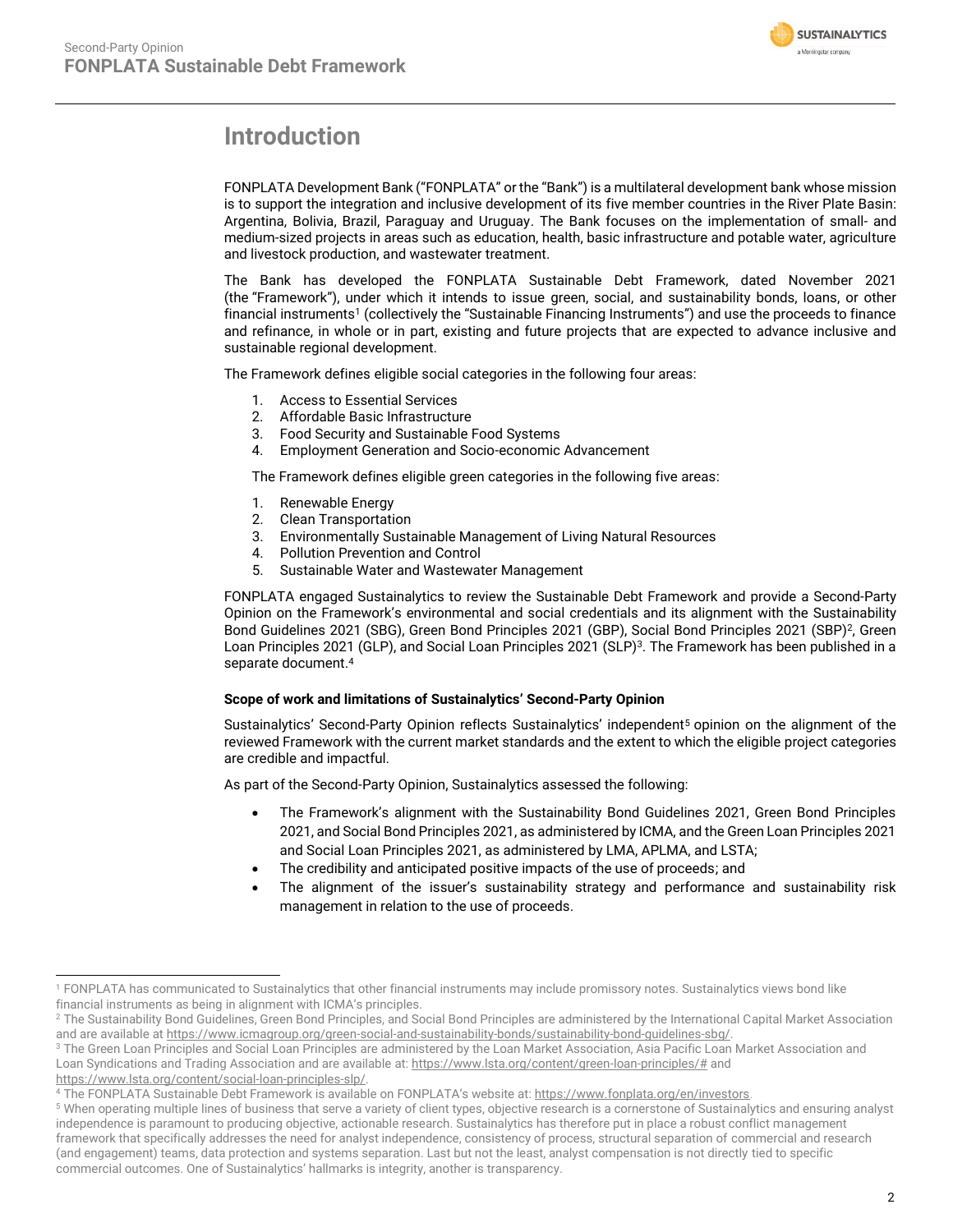

For the use of proceeds assessment, Sustainalytics relied on its internal taxonomy, version 1.11, which is informed by market practice and Sustainalytics' expertise as an ESG research provider.

As part of this engagement, Sustainalytics held conversations with various members of FONPLATA's management team to understand the sustainability impact of its business processes and planned use of proceeds, as well as the management of proceeds and reporting aspects of the Framework. FONPLATA representatives have confirmed that: (1) they understand it is the sole responsibility of FONPLATA to ensure that the information provided is complete, accurate and up to date; (2) they have provided Sustainalytics with all relevant information; and (3) any provided material information has been duly disclosed in a timely manner. Sustainalytics also reviewed relevant public documents and non-public information.

This document contains Sustainalytics' opinion of the Framework and should be read in conjunction with that Framework.

Any update of the present Second-Party Opinion will be conducted according to the agreed engagement conditions between Sustainalytics and FONPLATA.

Sustainalytics' Second-Party Opinion, while reflecting on the alignment of the Framework with market standards, is no guarantee of alignment nor warrants any alignment with future versions of relevant market standards. Furthermore, Sustainalytics' Second-Party Opinion addresses the anticipated impacts of the proceeds from the Sustainable Financing Instruments but does not measure their actual impact. The measurement and reporting of the impact achieved through financing under the Framework is the responsibility of the Framework owner.

In addition, the Second-Party Opinion opines on the potential allocation of proceeds but does not guarantee their realized allocation towards eligible activities.

No information provided by Sustainalytics under the present Second-Party Opinion shall be considered as being a statement, representation, warrant or argument, either in favour or against, the truthfulness, reliability or completeness of any facts or statements and related surrounding circumstances that FONPLATA has made available to Sustainalytics for the purpose of this Second-Party Opinion.

# <span id="page-2-0"></span>**Sustainalytics' Opinion**

## **Section 1: Sustainalytics' Opinion on the FONPLATA Sustainable Debt Framework**

Sustainalytics is of the opinion that the FONPLATA Sustainable Debt Framework is credible, impactful and aligns with the four core components of the GBP, SBP, GLP and SLP. Sustainalytics highlights the following elements of the Framework:

- Use of Proceeds:
	- The eligible categories Access to Essential Services, Affordable Basic Infrastructure, Food Security and Sustainable Food Systems, Employment Generation and Socio-economic Advancement, Renewable Energy, Clean Transportation, Environmentally Sustainable Management of Living Natural Resources, Pollution Prevention and Control and Sustainable Water and Wastewater Management – are aligned with those recognized by the GBP, SBP, GLP and SLP.
	- For the four social categories, the Framework identifies target populations, including inhabitants in remote or underserved areas,<sup>6</sup> children and youth, populations in need of healthcare, micro-, small- and medium-sized enterprises (MSMEs), <sup>7</sup> the unemployed, and women. Sustainalytics views this targeting as aligned with market practice.
	- Under the Access to Essential Services category, FONPLATA intends to finance publicly available and free services that include the following:
		- **·** Small recreational infrastructure projects, including sports facilities, urban parks, cultural institutions and touristic routes. FONPLATA has communicated to

<sup>6</sup> Including peri-urban and small urban areas, rural agglomerates and agricultural colonies.

<sup>7</sup> FONPLATA has confirmed that MSMEs are identified as per each country's own legislation or national standard.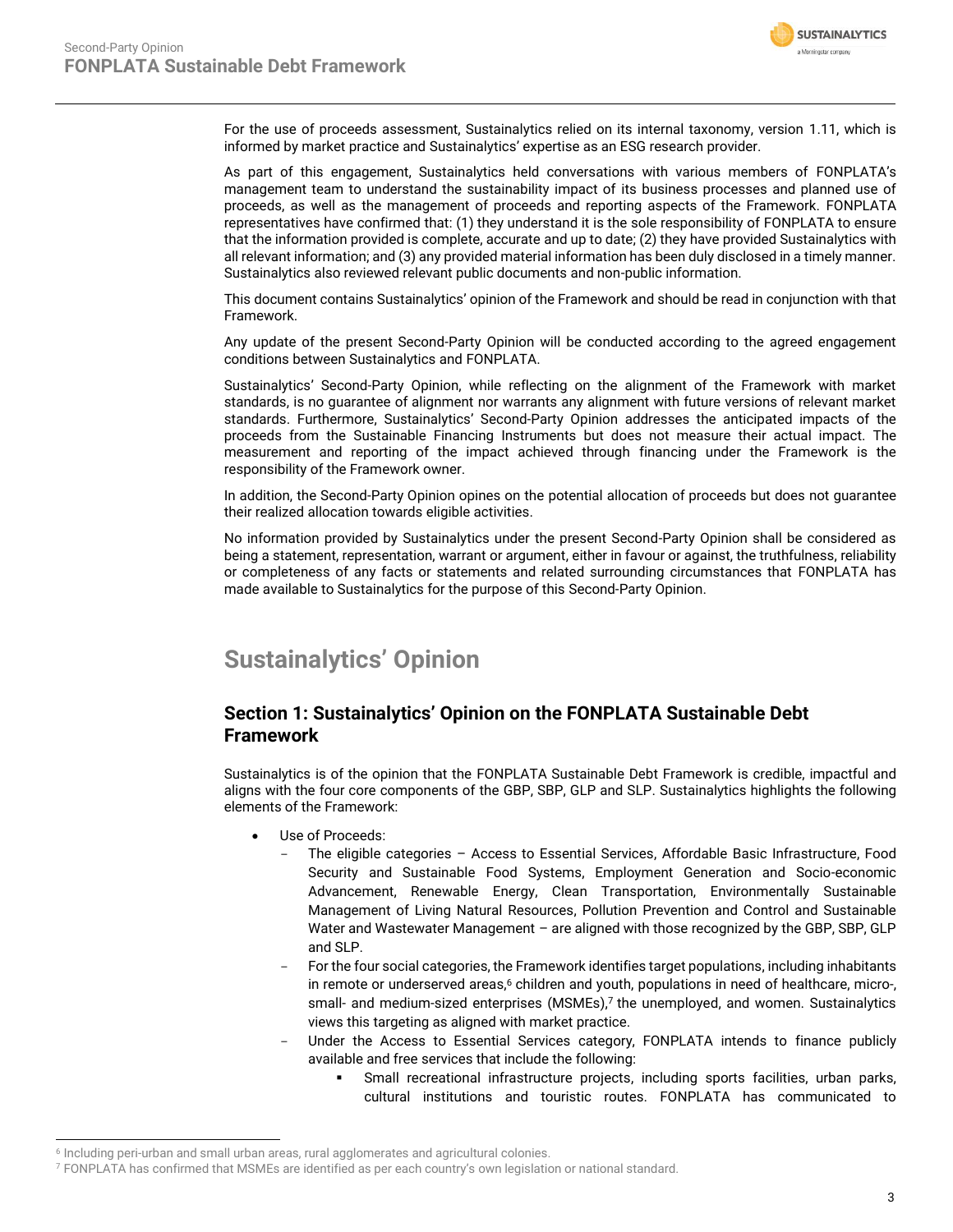Sustainalytics that touristic routes are aimed to drive economic, social and sustainable development in remote or underserved areas.

**SUSTAINALYTICS** a Morningstar company

- Healthcare infrastructure and services, such as the construction and expansion of medical centres, laboratories, and related supporting infrastructure, including medical equipment; and COVID-19 or vector-related diseases' preventive care, treatment, and public health education and health support services.
- Educational infrastructure and equipment, including educational programmes and digitalization of public educational services.

Sustainalytics considers enhancing access to public and free essential services that support underserved target populations as bringing significant positive societal benefits in FONPLATA's member countries.

- Under the Affordable Basic Infrastructure category, the Framework defines as eligible the following projects:
	- Water supply and sanitation infrastructure including sewage systems for residential populations. Macro and micro drainage, and related flood defence infrastructure. FONPLATA has confirmed to Sustainalytics that flood defence systems will have climate change vulnerability assessments and adaptation plans in place, which is aligned with market practice.
	- The expansion or improvement of electricity supply systems intended to provide access to electricity in remote or underserved areas.
	- Improvements to regional transportation infrastructure that enhance regional connectivity. Eligible projects include small-scale interventions, including paving, lighting, signalling, widening roads, and bike paths for remote or underserved areas that enhance a modal shift to public transportation and access to essential services. This category excludes financing of highway infrastructure. Sustainalytics recognizes that paving and road widening in small urban and rural areas, when done with the explicit aim of enhancing access to social services, has the potential to bring positive societal benefits by improving access of underserved communities, while also noting the associated environmental risks related to the promotion of the use of internal combustion vehicles.
	- **•** The development and expansion of broadband telecommunication networks in remote or underserved areas.

Sustainalytics that the above-mentioned affordable infrastructure is intended to enable access to underserved groups, which is in line with market practice.

- For Food Security and Sustainable Food Systems, FONPLATA intends to finance school meals programmes in public schools. Sustainalytics considers the provision of meals to public school students to have positive social impacts.
- Under the Employment Generation and Socio-economic Advancement category, FONPLATA intends to finance MSMEs and employment generation programmes in response to emergencies such as the COVID-19 pandemic. Sustainalytics views the financing of MSMEs which employ a significant portion of the population of the member countries as having positive social impacts.
- Under the Renewable Energy category, FONPLATA intends to invest in solar (photovoltaic) and off-shore and on-shore wind projects. Sustainalytics considers this to be aligned with market practice.
- For the Clean Transportation category, the Bank intends to finance Intercity passenger rail projects. Sustainalytics notes it is market practice to finance passenger trains with direct emissions under 50 gCO<sub>2</sub>/passenger-kilometer. Sustainalytics encourages FONPLATA to report on the emission intensity of financed projects and to limit financing to those that fall under the threshold.
- Under the Environmentally Sustainable Management of Living Natural Resources category, the Framework identifies the following eligible projects:
	- **■** Linear and environmental public parks.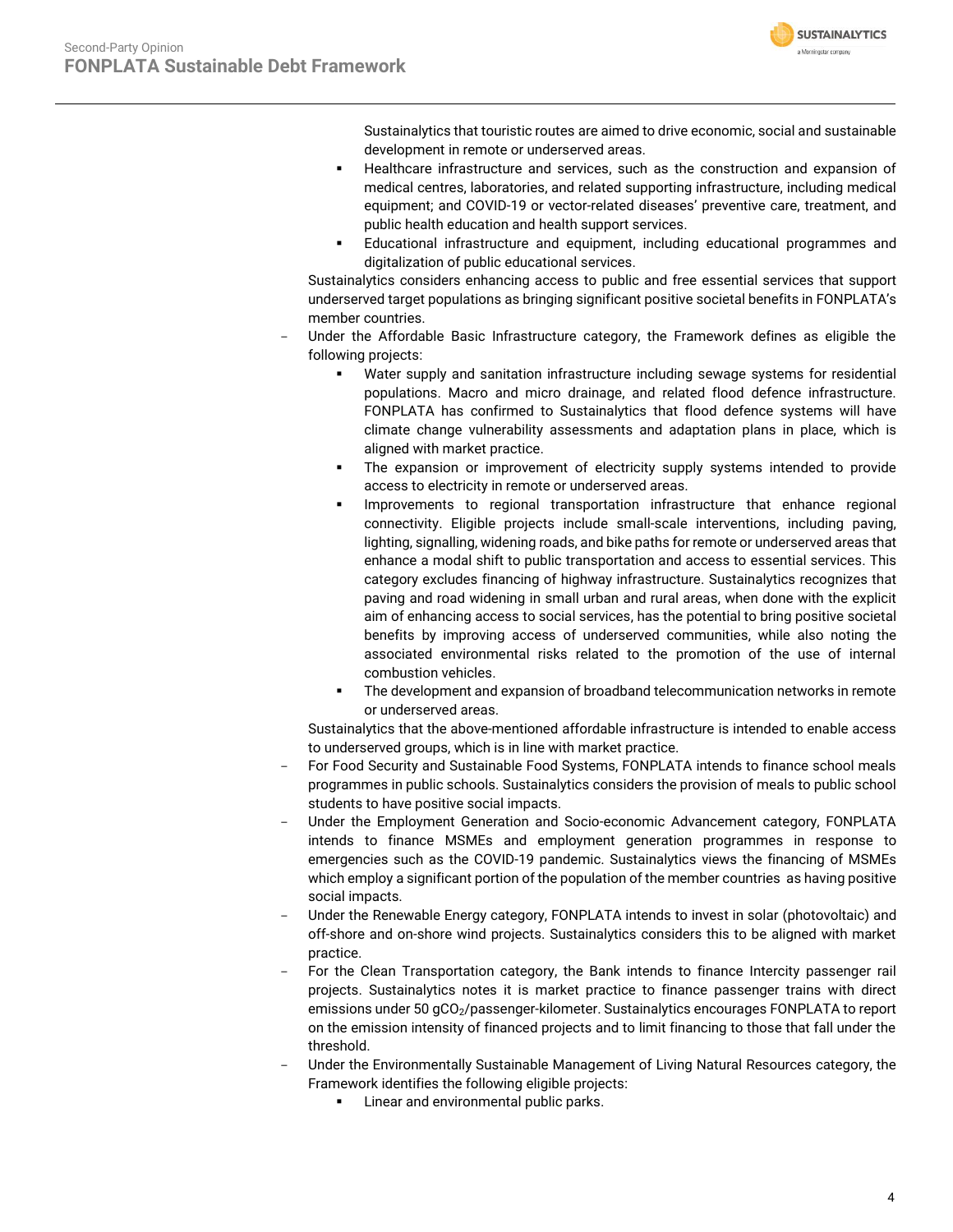

- Loans to small-scale family producers<sup>8</sup> transitioning to agroecological practices to support sustainable food production systems and resilient agriculture. FONPLATA has communicated to Sustainalytics that sustainable food production and resilient agriculture involve soil recovery and restoration of degraded pasture, crop rotation, biological nitrogen fixation, no-till farming systems, cover cropping and mulching, and residue management. In addition, this category may include efficient irrigation systems. Sustainalytics, while noting the broad range of agricultural activities that may be undertaken, expects that this focus on supporting small-scale farmers to transition to more environmentally friendly practices will have positive impacts and encourages FONPLATA to promote the holistic deployment of conservation agriculture practices<sup>9</sup> through its lending criteria in agriculture projects.
- Under the Pollution Prevention and Control category, FONPLATA intends to finance solid waste management systems and related infrastructure that will allow for the classification and segregation of waste for reuse, recycling, composting or final disposal. Sustainalytics considers this to be aligned with market practice.
- For Sustainable Water and Wastewater Management category, FONPLATA intends to invest in urban wastewater treatment systems. Sustainalytics considers this to be aligned with market practice.
- Sustainalytics notes that FONPLATA has a list of excluded activities for which it will not knowingly finance, either directly or indirectly, in order to prevent negative environmental or social impacts. The exclusionary list of activities includes projects related to forced labour, WHO class 1 and II pesticides or others known to affect wildlife or public health, trade in species of flora and fauna regulated by the Convention on International Trade in Endangered Species of Wild Fauna and Flora and products derived from them, and activities related to the exploration, production or transportation of fossil fuels. For a full list of exclusionary criteria, please refer to the Framework. Sustainalytics views the exclusion of activities that have potentially negative environmental or social impacts to further strengthen the Framework.
- Project Evaluation and Selection:
	- FONPLATA's Sustainability Committee (the "Committee") will be responsible for overseeing the evaluation and selection process of all eligible projects under the Framework. The Committee is composed of team members from the Bank's Finance, Operations (including Environmental and Social Management and Monitoring and Evaluation Units), Strategic Partnerships, Risk & Compliance and Legal, and will meet at least on a semi-annual basis.
	- The Committee will review pre-eligibility categorization of projects and compliance with the sustainability strategy and the eligibility criteria set in the Framework, conduct on-going monitoring of eligible projects, and validate the annual sustainable reporting.
	- FONPLATA has in place an environmental and social risk management process that is part of a five-step project cycle used to assess all projects financed. This process is applicable to all allocation decisions made under the Framework. Sustainalytics considers these environmental and social risk management systems to be strong and to be aligned with market best practice. For additional details, see Section 2.
	- Based on the above, Sustainalytics considers the project selection and evaluation process to be in line with market practice.
- Management of Proceeds:
	- The Committee will be responsible for tracking the proceeds of any Sustainable Financing Instruments which will track allocation to eligible assets internally and on a portfolio basis. FONPLATA intends to allocate proceeds upon issuance.
	- Pending allocation, net proceeds will be managed in accordance with FONPLATA's conservative treasury investment guidelines. FONPLATA intends to allocate all proceeds within 36 months after the issuance.

<sup>&</sup>lt;sup>8</sup> FONPLATA has confirmed to Sustainalytics that "family producers" are those agricultural units of peasant and indigenous families that are oriented for the subsistence of households or smallholders that may serve domestic markets.

<sup>9</sup> Conservation agriculture is a set of management practices that helps maintaining the soil health, enhance biodiversity and natural biological processes above and below the ground surface, such as through conservation tillage; sowing of diverse cover crops; multiple crop rotation; soil restoration and management; nutrient and waste management; and no or minimal pesticides or synthetic fertilizers. The FAO promotes the adoption of conservation agriculture principles "that are universally applicable in all agricultural landscapes and cropping systems." FAO, "Conservation Agriculture", at: <https://www.fao.org/conservation-agriculture/en/>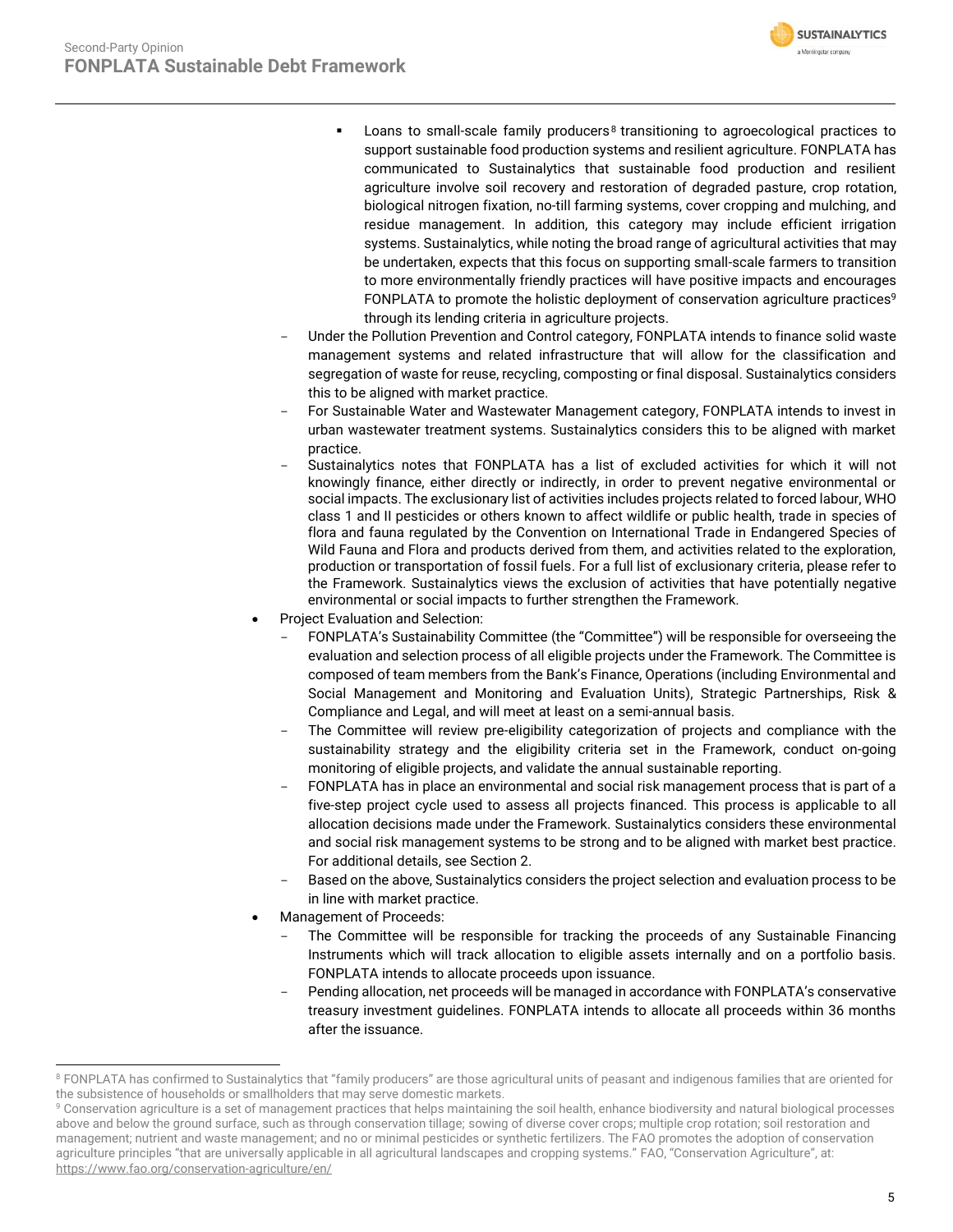

- Based on the defined management approach and the temporary use of proceeds, Sustainalytics considers this process to be in line with market practice.
- Reporting:
	- FONPLATA intends to publicly report on the allocation of proceeds annually and publish the report on its official website. The report will include a breakdown of proceeds by category, a breakdown of proceeds by geography, the share and amount of allocated and unallocated proceeds, the share of financing and refinancing and eligible projects aligned with the Bank's strategy and priority areas where feasible.
	- FONPLATA also intends to report on relevant impact metrics, when available, such as the number of beneficiaries, number of facilities built/refurbished/equipped, amounts of loans received, GHG emissions reduced or avoided  $(tCO<sub>2</sub>e/year)$ , tonnes of material recycled, reduction in water usage (m<sup>3</sup>/year), surface of areas restored or preserved (hectares).
	- Sustainalytics views FONPLATA's commitment to allocation and impact reporting aligned with market practice.

#### **Alignment with Sustainability Bond Guidelines 2021**

Sustainalytics has determined that the Sustainable Debt Framework aligns with the four core components of the GBP, SBP, GLP and SLP. For detailed information, please refer to Appendix 1: Sustainability Bond/ Sustainability Bond Programme External Review Form.

# **Section 2: Sustainability Strategy of FONPLATA**

#### **Contribution of Framework to FONPLATA's sustainability strategy**

Sustainalytics is of the opinion that FONPLATA demonstrates a commitment to sustainability through its Socio-Environmental Strategy and its Institutional Strategic Plan (PEI),<sup>10</sup> which sets strategic obecjtives and incorporates social and environmental risk analysis and management throughout the lifecycle of projects financed by the Bank. FONPLATA's sustainability strategy focuses on five key environmental and social areas: (i) compliance with legislation; (ii) due diligence to control or mitigate negative impacts; (iii) socioenvironmental mitigation and adaptation, including climate change; and (iv) supporting the Sustainable Development Goals. Furthermore, FONPLATA implements the strategy in its lending approach and operations in the following ways, outlined in the Framework and the Bank's Socio-Environmental Strategy quide:<sup>11,12,13</sup>

- The Bank's strategy and targets which have been set to advance the inclusive development of its member countries are aligned with the SDGs. The Bank's Institutional Strategy aims to establish that all projects and programmes financed by the Bank cover one or more of the SDGs.<sup>14</sup> Specifically, FONPLATA aims to support member countries in meeting their social and environmental goals, including commitments made in their Nationally Determined Contributions (NDCs) for climate change mitigation and adaptation, and individual SDGs.
- The Bank prioritizes projects focused on resilience, and has implemented rapid climate risk and vulnerability assessments as a part of due diligence procedures, and classifying each project's expected results against the SDGs. FONPLATA partakes in technical cooperation with all levels of government of its member countries dedicated to supporting national strategic plans, policies and initiatives while increasing institutional capabilities. For example, under the technical cooperation with Argentina's Secretariat of Strategic Affairs, the Bank provided funding to design and create the Argentine Economic and Social Council, aiming to promote the SDGs in Argentina's public and private sectors. In 2020, the Bank's funding for technical cooperation tripled compared to 2019 due to increased support for recovery from the COVID-19 pandemic.
- The Bank provides financing dedicated to projects with specific goals to implement climate change mitigation and adaptation measures and economic recovery from the COVID-19 pandemic, including increasing employment, eradicating poverty and reducing inequalities. In 2020, the Bank established the Special Emergency Line and redirected over USD 120 million to support COVID-19 recovery

13 FONPLATA, "Annual Report 2020", at:

<sup>10</sup> FONPLATA, "Insititutional Strategic Plan 2022 – 2026", at: <https://www.fonplata.org/en/institutional/pei-2022-2026>

<sup>11</sup> FONPLATA, "The Sustainable Debt Framework", (2021), at: https://www.fonplata.org/en/investors

<sup>12</sup> FONPLATA, "Estrategia Socio-Ambiental de FONPLATA", (2016), at: [https://fonplata.org/sites/default/files/paginas-](https://fonplata.org/sites/default/files/paginas-fonplata/archivos/Estrategia%20Socio%20-%20Ambiental%20de%20FONPLATA_0.pdf)

[fonplata/archivos/Estrategia%20Socio%20-%20Ambiental%20de%20FONPLATA\\_0.pdf](https://fonplata.org/sites/default/files/paginas-fonplata/archivos/Estrategia%20Socio%20-%20Ambiental%20de%20FONPLATA_0.pdf)

<https://www.fonplata.org/sites/default/files/media/documents/Annual%20Report%20FONPLATA%202020%20ENG%20Digital.pdf> <sup>14</sup> FONPLATA, "2030 SDG – News", at: <https://www.fonplata.org/en/news/2030-sdgs>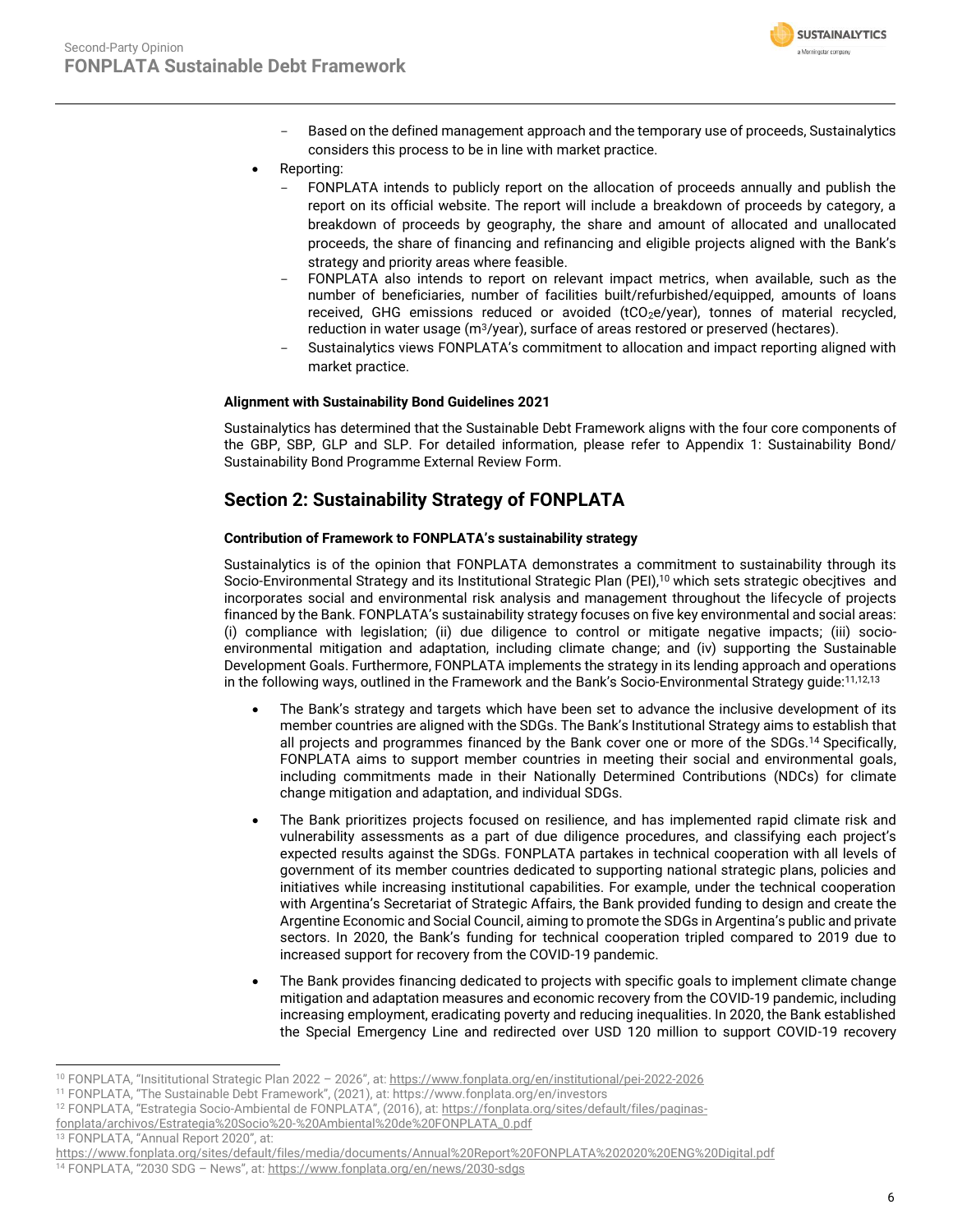

actions, such as strengthening hospital infrastructure. A Support Line for the Economic Recovery providing USD 1 billion in concessional loans with equal access conditions to member countries.

• The Bank assesses projects against five criteria, including: (i) compatibility, (ii) complementarity, (iii) prevention, (iv) standardization of environmental management, and (v) internalization. The compatibility, complementarity and prevention, and standardization of environmental management criteria to ensure that environmental and social risks associated with projects are managed or mitigated (see next section for additional details). Internalization ensures that projects being financed incorporate adaptation and mitigation measures into the project's overall budget.

Sustainalytics is of the opinion that the FONPLATA Sustainable Debt Framework is aligned with the Bank's overall sustainability strategy and initiatives and will further FONPLATA's action on its overall sustainability priorities.

#### **Well positioned to address common environmental and social risks associated with the projects**

Sustainalytics recognizes that the use of proceeds from the Framework will be directed towards eligible projects that are expected to have positive environmental and social impact. However, Sustainalytics is aware that such eligible projects could also lead to negative environmental and social outcomes. As a financing provider for projects in its five member countries, FONPLATA has limited involvement in the development of specific projects. Nonetheless, FONPLATA should take steps to mitigate key risks possibly related to the projects to be financed. Some key environmental and social risks possibly associated with the eligible projects could include occupational issues involving health and safety, community relations and stakeholder participation, emissions, effluents and waste generated in construction, and biodiversity loss from infrastructure projects.

Sustainalytics is of the opinion that FONPLATA has robust processes in place and is able to manage and mitigate potential risks through the implementation of the following:<sup>15</sup>

- As a part of the five-step criteria that FONPLATA uses to assess projects, the Bank considers the management or mitigation of overall environmental and social risks before funding projects. Compatibility and complementarity ensure that procedures and tools designed by the Bank are compatible with the social and economic legislation of member countries and funding is only provided for projects that comply with both. The Bank requires projects to comply with the Bank's internal policies, principles and guidelines, and international standards based on their risk category. Prevention includes financing only those projects that have undergone a robust socio-environmental due diligence process. In addition, projects must have concrete control and mitigation actions for negative impacts. Standardization of environmental management entails a five-step project cycle used as a part of FONPLATA's project selection and evaluation process. First, the Bank conducts a preliminary screening of projects, followed by an assessment of the project's environmental and social impacts along with feasibilities assessments, risk assessments and mitigation measures in place. During execution and monitoring, clients report on the progress of various ESG indicators. The final stage includes an ESG impact analysis as part of the project evaluation.<sup>16</sup>
- FONPLATA has in place an Environmental and Social Risk Assessment and Management System which identifies and minimizes environmental and social impacts and conflicts associated with the project, and ensures compliance with local regulations. Under the Management System, sensitivity analysis is conducted on-site to identify risks associated with project implementation, including changes in the use of land and landscape, social risks, natural hazards in the area that might be enhanced by the project, intensity of natural resources use, and potential risk effects on community health.
- FONPLATA conducts social and environmental impact analyses based on the information collected to implement protection, mitigation and compensation measures as part of its Environmental and Social Management Plan and the Application Plan of Environmental and Social Measures.

<sup>15</sup> FONPLATA, "Policies and Operation Guides, Operational Guidelines for Environmental and Social Management in the FONPLATA Project Cycle", at: [https://fonplata.org/sites/default/files/paginas-](https://fonplata.org/sites/default/files/paginas-fonplata/archivos/Directrices%20Operativas%20para%20la%20Gesti%C3%B3n%20Ambiental%20y%20Social%20en%20el%20Ciclo%20de%20Proyectos%20de%20Fonplata_0.pdf)

[fonplata/archivos/Directrices%20Operativas%20para%20la%20Gesti%C3%B3n%20Ambiental%20y%20Social%20en%20el%20Ciclo%20de%20Proyectos](https://fonplata.org/sites/default/files/paginas-fonplata/archivos/Directrices%20Operativas%20para%20la%20Gesti%C3%B3n%20Ambiental%20y%20Social%20en%20el%20Ciclo%20de%20Proyectos%20de%20Fonplata_0.pdf) [%20de%20Fonplata\\_0.pdf](https://fonplata.org/sites/default/files/paginas-fonplata/archivos/Directrices%20Operativas%20para%20la%20Gesti%C3%B3n%20Ambiental%20y%20Social%20en%20el%20Ciclo%20de%20Proyectos%20de%20Fonplata_0.pdf)

<sup>&</sup>lt;sup>16</sup> FONPLATA, "The Sustainable Debt Framework", (2021), at: [https://www.fonplata.org/en/investors.](https://www.fonplata.org/en/investors)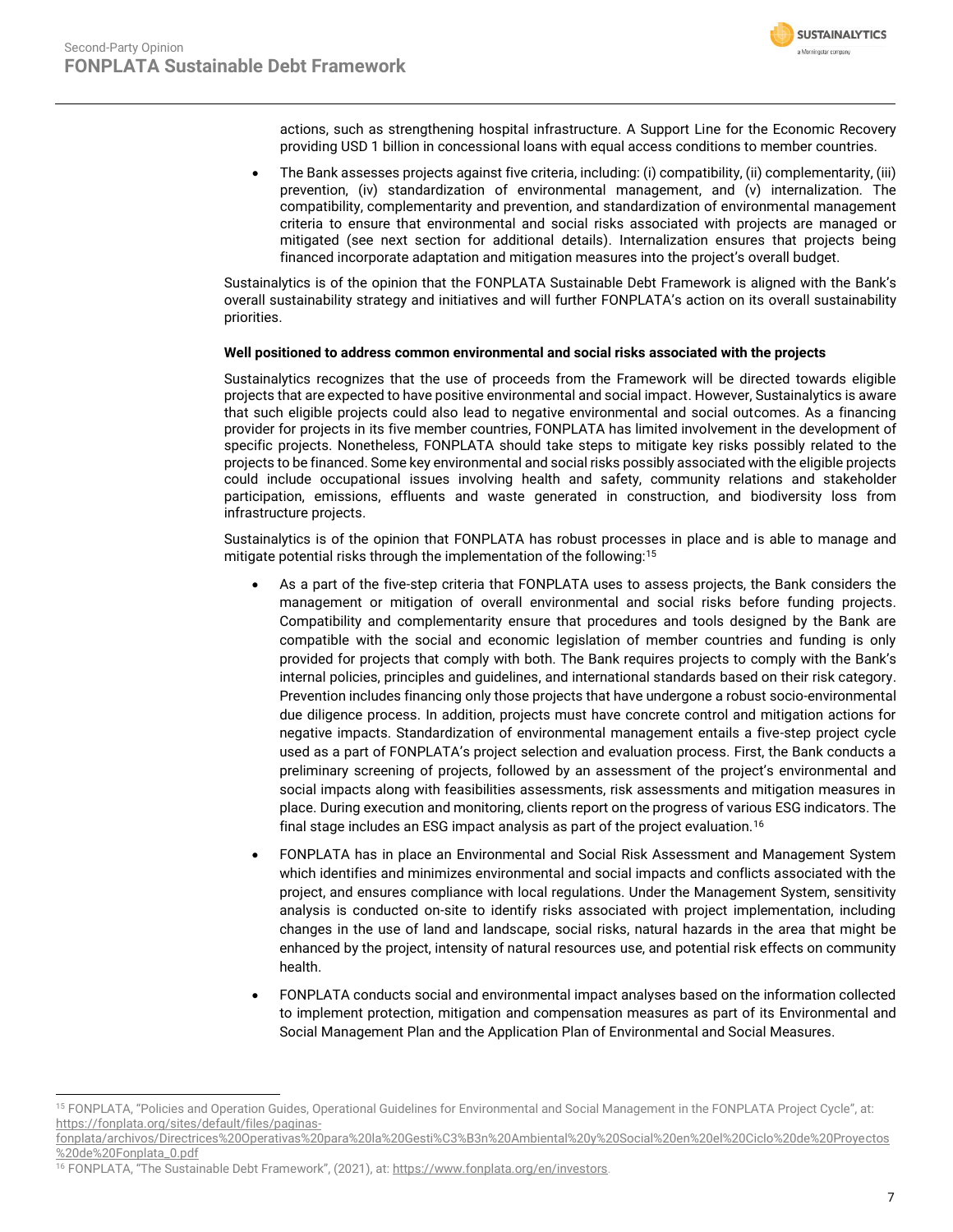

- Occupational health and safety are covered under FONPLATA's Environmental and Social Impact Assessment Studies. Furthermore, FONPLATA has developed an Occupational Health and Safety Plan and System to ensure health and safety of work environments, provide safety training, essential sanitary facilities, accommodation for workers and promote public health and safety awareness and prevention among employees.
- Following FONPLATA's Environmental and Social Management Plan, community relations are considered during the preparation stage of the projects, according to the risk level category. The community relations process includes consultation, hearing and agreements with stakeholders, especially regarding indigenous populations and community lands that may involve origin, historical, religious, heritage, archaeological, cultural, and other sociocultural issues.
- FONPLATA commits to analyze the direct and indirect effects to the protection and conservation of biodiversity, wetlands and forests. FONPLATA does not fund projects in sensible areas of high value for biodiversity and ecosystems services conservation.

Based on these policies, standards and assessments, Sustainalytics is of the opinion that FONPLATA has implemented adequate measures and is well positioned to manage and mitigate environmental and social risks commonly associated with the eligible categories.

# **Section 3: Impact of Use of Proceeds**

All nine use of proceeds categories are aligned with those recognized by the GBP, SBP, GLP or SLP. Sustainalytics focuses on two below whose impact is specifically relevant in the local context.

#### **Importance of equitable access to healthcare during the COVID-19 pandemic in Latin America**

Although COVID-19 vaccination distribution has increased rapidly worldwide, marginalized groups in Latin America have limited access. A 2020 United Nations report indicates that a decrease in the provision of health services for women, children and youth during the pandemic has resulted in excess COVID-related deaths among these groups.<sup>17</sup> Likewise, the estimated 70 million people with disabilities in Latin America who already face extreme levels of poverty, low literacy and employment levels, and increased difficulty in accessing healthcare compared to the general population, were also less likely to receive the supports and measures that governments took to address the COVID-19 pandemic. <sup>18</sup> In addition, approximately 32% of the region's rural population, including Indigenous populations, does not have access to legal healthcare services. <sup>19</sup> In Paraguay, for example, 65% of workers earn an income in the informal economy and have had limited or no access to benefits during the pandemic.<sup>20</sup> The pandemic has also further stretched the already overburdened and mostly underfunded healthcare systems of Latin American countries. <sup>21</sup> Brazil, for example, spends USD 848 per capita on healthcare, compared to a global average of USD 1,111.<sup>22</sup>

To guarantee fair and equitable access of COVID-19 testing and vaccine distributions for low- to middleincome countries, the WHO, UNICEF and other organizations established the COVID-19 Vaccine Global Access Facility (COVAX).<sup>23</sup> Twenty-two Latin American countries, including Brazil, Uruguay and Argentina, have joined the COVAX initiative as a rapid solution to ensure affordable access to safe and effective vaccines by increasing vaccine supply through funding and donations from developed countries and private and philanthropic initiatives.<sup>24</sup> Concurrently, Latin American countries have made local efforts to accelerate access to healthcare and vaccines, improve infrastructure, and support vulnerable populations. For example, Brazil signed separate agreements with four pharmaceutical companies and is investing in the construction

<sup>17</sup> Castro, A. (2020), "Challenges posed by the COVID-19 pandemic in the health of women, children, and adolescents in Latin America and the Caribbean", UNICEF, at: <https://www.unicef.org/lac/media/16376/file/undp-rblac-CD19-PDS-Number19-UNICEF-Salud-EN.pdf>

<sup>&</sup>lt;sup>18</sup> Sakellariou, D. et al. (2020), "Disability inclusiveness of government responses to COVID-19 in South America: a framework analysis study", International Journal for Equity in Health, at[: https://www.ncbi.nlm.nih.gov/pmc/articles/PMC7396888/](https://www.ncbi.nlm.nih.gov/pmc/articles/PMC7396888/)

<sup>&</sup>lt;sup>19</sup> Economic Commission for Latin America and the Caribbean (ECLAC), "The impact of COVID-19 on indigenous peoples in Latin America (Abya Yala):

between invisibility and collective resistance", (2021), at: [https://www.cepal.org/sites/default/files/publication/files/46698/S2000893\\_en.pdf](https://www.cepal.org/sites/default/files/publication/files/46698/S2000893_en.pdf) <sup>20</sup> The Guardian, "Paraguayans go hungry as coronavirus lockdown ravages livelihoods", (2020), at: [https://www.theguardian.com/global](https://www.theguardian.com/global-development/2020/apr/12/paraguay-coronavirus-hungry-social-inequalities)[development/2020/apr/12/paraguay-coronavirus-hungry-social-inequalities](https://www.theguardian.com/global-development/2020/apr/12/paraguay-coronavirus-hungry-social-inequalities)

<sup>&</sup>lt;sup>21</sup> Litewka, S.G. et al. (2020), "Latin American healthcare systems in times of pandemic", Wiley Public Health Emergency Collection, at: <https://www.ncbi.nlm.nih.gov/pmc/articles/PMC7262025/>

<sup>22</sup> Seervai, S. et al. (2021), "Latin America's COVID-19 Crisis and Implications for the Rest of the World", The Commonwealth Fund, at: <https://www.commonwealthfund.org/blog/2021/latin-americas-covid-19-crisis-and-implications-rest-world>

<sup>&</sup>lt;sup>23</sup> United Nations, "Health - What is vaccine equity?", (2021), at: <https://news.un.org/en/story/2021/09/1100192>

<sup>&</sup>lt;sup>24</sup> Zhang, P. (2020), "Moving Beyond COVID-19: Vaccines and Other Policy Considerations in Latin America", Atlantic Council, at:

<https://www.atlanticcouncil.org/wp-content/uploads/2020/12/Moving-beyond-COVID-Vaccines-and-Other-Policy-Considerations-in-Latin-America.pdf>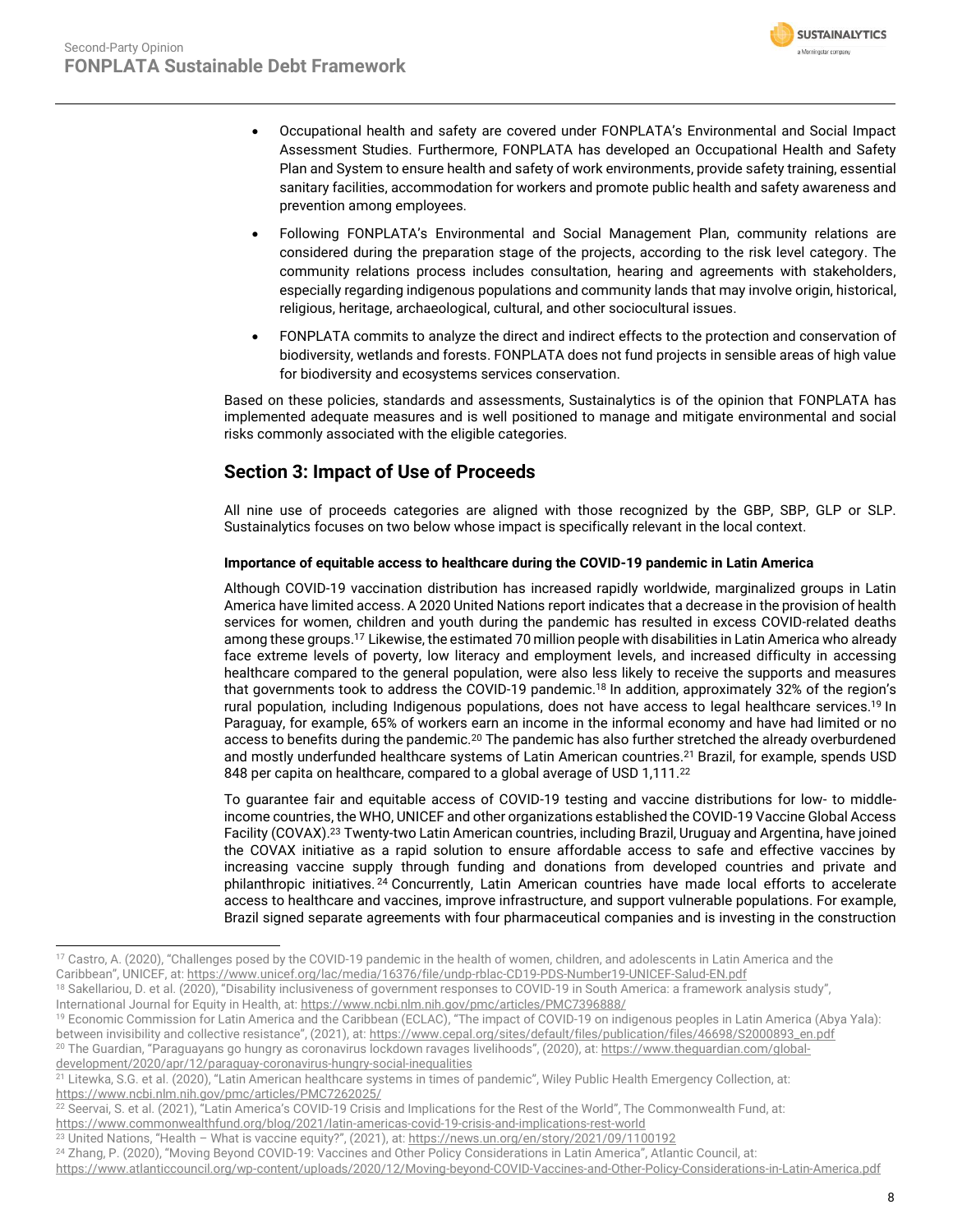

of a COVID-19 vaccine factory with support from private sector investors. <sup>25</sup> At the same time, Paraguay has provided subsidies as a part of a USD 100 million social welfare emergency programme.<sup>26</sup>

FONPLATA intends to finance the construction and expansion of medical centres, laboratories, supporting infrastructure and equipment, as well as preventive care and treatment projects. By doing so, the Bank will support the expansion and strengthening of healthcare systems, which has the potential to help address some of the challenges that communities in Latin America face regarding access to essential healthcare during the COVID-19 pandemic.

Sustainalytics is of the opinion that FONPLATA's allocation of proceeds to finance projects aimed at expanding and strengthening access to healthcare to underserved groups is expected to contribute to increase equitable access, therefore, contributing to international and national commitments made by its member countries.

#### **Importance of supporting MSMEs in Latin America**

MSMEs are fundamental in creating a sustainable economy, especially in developing countries, by driving economic growth, creating decent jobs, reducing inequalities, and alleviating poverty.<sup>27</sup> MSMEs are a key driver of Latin America's economy, representing 99.5% of companies in the region and 61% of the formal workforce.<sup>28</sup> In Brazil, micro-and small-sized enterprises account for 98.5% of businesses,<sup>29</sup> while MSMEs account for 97% of business activities in Argentina. <sup>30</sup> MSMEs also make significant contributions to employment levels in the region. Approximately 60% of Latin American workers were employed in MSMEs; in Bolivia alone, this share was 78%.<sup>31,32</sup> Despite this significant contribution, 34% of small businesses state that the lack of access to finance is causing constraints to their business.<sup>33</sup> The OECD predicts that the COVID-19 pandemic will also result in over 2.7 million companies, particularly MSMEs, experiencing bankruptcy or financial losses as they have less liquidity and financial buffers in the region.<sup>34</sup> The gap between the demand and supply of credit to MSMEs reached USD 1.8 billion as of 2020 in the wider region of Latin America and the Caribbean. <sup>35</sup> In addition, during the pandemic the unemployment rate in Latina America has increased among people who traditionally find work in MSMEs. In Brazil alone, over 10 million workers' contracts were suspended or their wages were reduced.<sup>36</sup>

Governments across Latin America have implemented various programmes and policies to stimulate the economic activity of MSMEs in view of the pandemic. The Bolivian government, for example, has established an MSMEs support programme providing USD 200 million in direct funding through its financial system for two million businesses.<sup>37</sup> The Central Bank of Argentina released a policy reducing the minimum reserve

- <sup>28</sup> United Nations ECLAC, "Investing for the Future in Latin America and the Caribbean", (2020), at:
- [https://repositorio.cepal.org/bitstream/handle/11362/46009/1/S2000044\\_en.pdf](https://repositorio.cepal.org/bitstream/handle/11362/46009/1/S2000044_en.pdf)

<sup>30</sup> Urien, P. (2018), "El 50% de los empresarios de las pymes tiene más de 60 años", La Nación, at:

<https://www.oecd.org/industry/newsmepoliciesneededtoboostlatinamericasgrowthsayoecdandeclac.htm>

<sup>25</sup> OECD, "COVID-19 in Latin America and the Caribbean: An overview of government responses to the crisis", (2020), at: [https://read.oecd-](https://read.oecd-ilibrary.org/view/?ref=129_129907-eae84sciov&title=COVID-19-in-Latin-Amercia-and-the-Caribbean_An-overview-of-government-responses-to-the-crisis&_ga=2.156331900.656853933.1636550636-595371572.1630432800)

[ilibrary.org/view/?ref=129\\_129907-eae84sciov&title=COVID-19-in-Latin-Amercia-and-the-Caribbean\\_An-overview-of-government-responses-to-the](https://read.oecd-ilibrary.org/view/?ref=129_129907-eae84sciov&title=COVID-19-in-Latin-Amercia-and-the-Caribbean_An-overview-of-government-responses-to-the-crisis&_ga=2.156331900.656853933.1636550636-595371572.1630432800)[crisis&\\_ga=2.156331900.656853933.1636550636-595371572.1630432800](https://read.oecd-ilibrary.org/view/?ref=129_129907-eae84sciov&title=COVID-19-in-Latin-Amercia-and-the-Caribbean_An-overview-of-government-responses-to-the-crisis&_ga=2.156331900.656853933.1636550636-595371572.1630432800)

<sup>26</sup> Ibid.

<sup>27</sup> United Nations, "The Role of Micro-Small and Medium Enterprises in Achieving the SDGs", at:

[https://sustainabledevelopment.un.org/content/documents/18349policy\\_brief\\_27\\_04\\_final.pdf](https://sustainabledevelopment.un.org/content/documents/18349policy_brief_27_04_final.pdf)

<sup>29</sup> OECD, "Financing SMEs and Entrepreneurs 2020: An OECD Scoreboard", (2020), at: [https://www.oecd-ilibrary.org/sites/8153da8d](https://www.oecd-ilibrary.org/sites/8153da8d-en/index.html?itemId=/content/component/8153da8d-en)[en/index.html?itemId=/content/component/8153da8d-en](https://www.oecd-ilibrary.org/sites/8153da8d-en/index.html?itemId=/content/component/8153da8d-en)

<https://www.lanacion.com.ar/economia/empleos/el50-de-los-empresarios-de-las-pymes-tiene-masde-60-anos-nid2151143>

Development Bank of Latin America, "MSMEs: Drivers to Overcome COVID-19 Crisis in Latin America", (2020), at:

<https://www.caf.com/en/currently/news/2020/06/msmes-drivers-to-overcome-covid-19-crisis-in-latin-america/>

<sup>32</sup> Herrera, D. et al. (2020), "BOLIVIA - GLOBAL CREDIT PROGRAM FOR SAFEGUARDING THE PRODUCTIVE FABRIC AND EMPLOYMENT IN BOLIVIA", Germany Trade & Invest – Federal Ministry for Economic Affairs and Energy, at:

<https://www.gtai.de/resource/blob/533192/d3f20fb5a6c91f1a8b04a144eb2a5894/PRO20200713524758.pdf>

<sup>33</sup> OECD, "New SME policies needed to boost Latin America's growth, say OECD and ECLAC", (2012), at:

<sup>34</sup> OECD, "COVID-19 in Latin America and the Caribbean: Regional socio-economic implications and policy priorities", (2020), at:

[https://www.oecd.org/coronavirus/policy-responses/covid-19-in-latin-america-and-the-caribbean-regional-socio-economic-implications-and-policy](https://www.oecd.org/coronavirus/policy-responses/covid-19-in-latin-america-and-the-caribbean-regional-socio-economic-implications-and-policy-priorities-93a64fde/)[priorities-93a64fde/](https://www.oecd.org/coronavirus/policy-responses/covid-19-in-latin-america-and-the-caribbean-regional-socio-economic-implications-and-policy-priorities-93a64fde/)

<sup>&</sup>lt;sup>35</sup> Herrera, D. (2020), "Desafíos y soluciones para mejorar el financiamiento a las mipymes durante la pandemia", Banco Interamericano de Desarrollo, at: <https://blogs.iadb.org/innovacion/es/mejorar-el-financiamiento-a-las-mipymes-durante-la-pandemia/>

<sup>36</sup> Moreno, R.M. (2020), "How to support MSMEs so they overcome the COVID-19 shock", The World Bank, at:

<https://www.worldbank.org/en/news/opinion/2020/07/10/brazil-how-support-micro-small-medium-enterprises-overcome-covid-19-coronavirus-shock>

<sup>37</sup> UNDP, "UNDP Bolivia - Support to the National Response and Recovery to Contain the Impact of COVID-19", (2020), at:

[https://www.latinamerica.undp.org/content/dam/rblac/docs/COVID-19-Country-Programme/LATEST/UNDP-RBLAC-](https://www.latinamerica.undp.org/content/dam/rblac/docs/COVID-19-Country-Programme/LATEST/UNDP-RBLAC-BOL%20CV19%20Respond%20Fiche_v12Jun2020.pdf)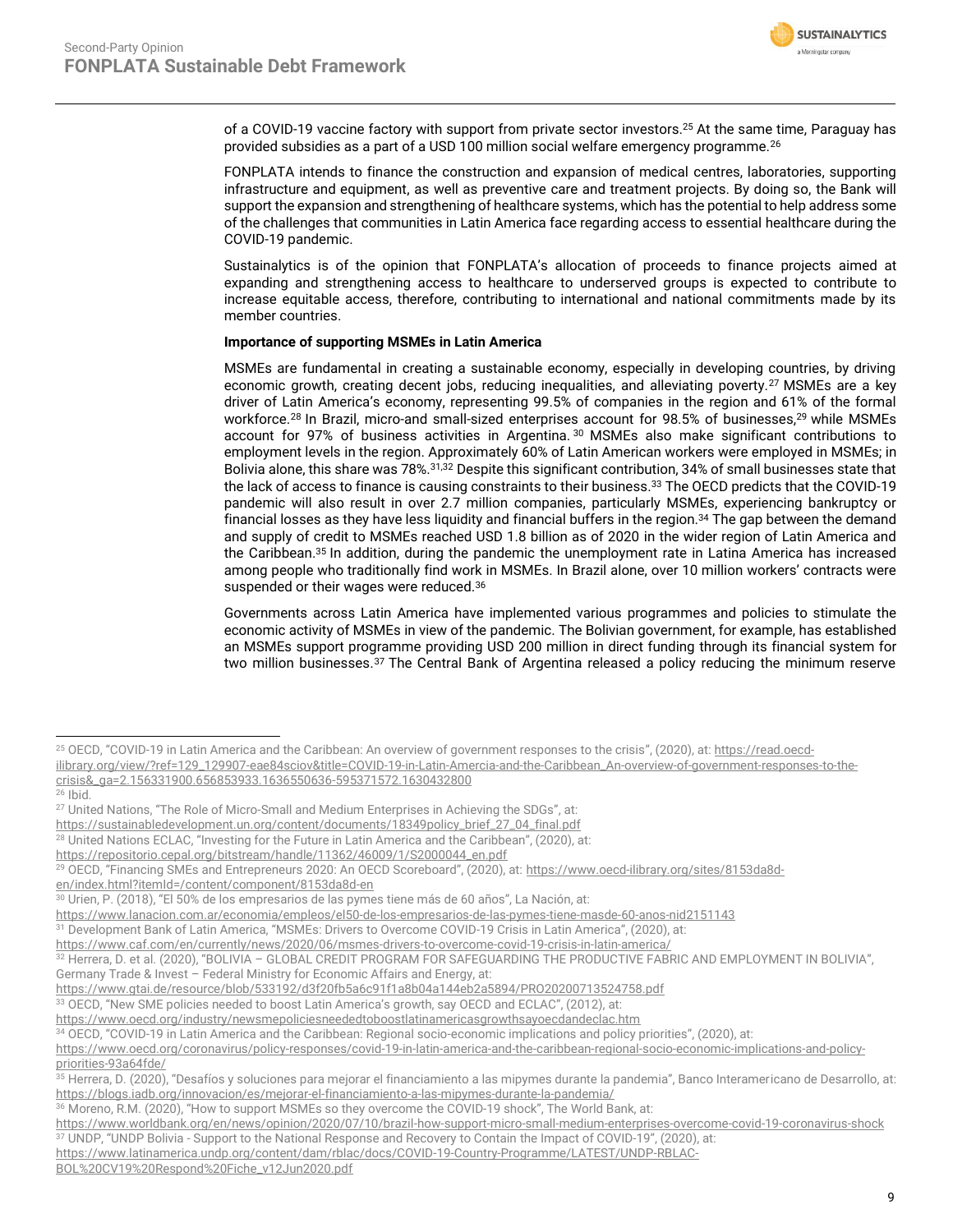

requirements for financial institutions that lend to MSMEs and launched a special credit line of ARS 200 billion (approximately USD 2 billion) to MSMEs for the purchase of capital goods, equipment and machinery. 38,39

FONPLATA intends to provide funding that will ultimately be directed to MSMEs, local community projects and sector growth. As a result, these investments have the potential to improve access to finance for MSMEs, and consequently contribute to improve employment rates as part of the post-pandemic recovery in FONPLATA's member countries.

Sustainalytics is of the opinion that FONPLATA's lending activities under the Framework are expected to create positive social, gender and economic impact while supporting government-led initiatives of its member countries.

#### **Alignment with/contribution to SDGs**

The Sustainable Development Goals (SDGs) were adopted in September 2015 by the United Nations General Assembly and form part of an agenda for achieving sustainable development by the year 2030. The financial instruments eventually issued under FONPLATA's Sustainable Debt Framework are expected to advance the following SDGs and targets:

| <b>Use of Proceeds</b><br><b>Category</b>                         | <b>SDG</b>                                | <b>SDG target</b>                                                                                                                                                                                                                                                                                                           |  |  |
|-------------------------------------------------------------------|-------------------------------------------|-----------------------------------------------------------------------------------------------------------------------------------------------------------------------------------------------------------------------------------------------------------------------------------------------------------------------------|--|--|
| <b>Access to Essential</b><br>Services                            | 3. Good Health and<br>Wellbeing           | 3.8 Achieve universal health coverage,<br>including financial risk protection, access to<br>quality essential healthcare services and<br>access to safe, effective, quality and affordable<br>essential medicines and vaccines for all                                                                                      |  |  |
|                                                                   | 4. Quality Education                      | 4.5 By 2030, eliminate gender disparities in<br>education and ensure equal access to all levels<br>of education and vocational training for the<br>vulnerable, including persons with disabilities,<br>indigenous peoples and children in vulnerable<br>situations                                                          |  |  |
|                                                                   | 11. Sustainable Cities and<br>Communities | 11.7 By 2030, provide universal access to safe,<br>inclusive and accessible, green and public<br>spaces, in particular for women and children,<br>older persons and persons with disabilities                                                                                                                               |  |  |
| Affordable Basic<br>Infrastructure                                | 6. Clean Water and<br>Sanitation          | 6.3 By 2030, improve water quality by reducing<br>pollution, eliminating dumping and minimizing<br>release of hazardous chemicals and materials,<br>halving the proportion of untreated wastewater<br>and substantially increasing recycling and safe<br>reuse globally                                                     |  |  |
|                                                                   | 11. Sustainable Cities and<br>Communities | 11.2 By 2030, provide access to safe,<br>affordable, accessible and sustainable<br>transport systems for all, improving road<br>safety, notably by expanding public transport,<br>with special attention to the needs of those in<br>vulnerable situations, women, children, persons<br>with disabilities and older persons |  |  |
| Food Security and<br>Sustainable Food<br>Systems                  | 2. Zero Hunger                            | 2.1 By 2030, end hunger and ensure access by<br>all people, in particular the poor and people in<br>vulnerable situations, including infants, to safe,<br>nutritious and sufficient food all year round                                                                                                                     |  |  |
| <b>Employment Generation</b><br>and Socio-economic<br>Advancement | 8. Decent work and<br>economic growth     | 8.5 By 2030, achieve full and productive<br>employment and decent work for all women<br>and men, including for young people and                                                                                                                                                                                             |  |  |

<sup>38</sup> Banco Central De La Republica Argentina (BCRA), "Easing of Minimum Reserve Requirements for Institutions Financing SMEs", (2020), at: <http://www.bcra.gov.ar/Noticias/noticia-03-01-20-i.asp>

<sup>39</sup> BCRA, "More Financing for MSMEs and New Investment Line", (2020), at: [http://www.bcra.gob.ar/noticias/coronavirus-bcra-nuevos-creditos](http://www.bcra.gob.ar/noticias/coronavirus-bcra-nuevos-creditos-mipymes-i.asp)[mipymes-i.asp](http://www.bcra.gob.ar/noticias/coronavirus-bcra-nuevos-creditos-mipymes-i.asp)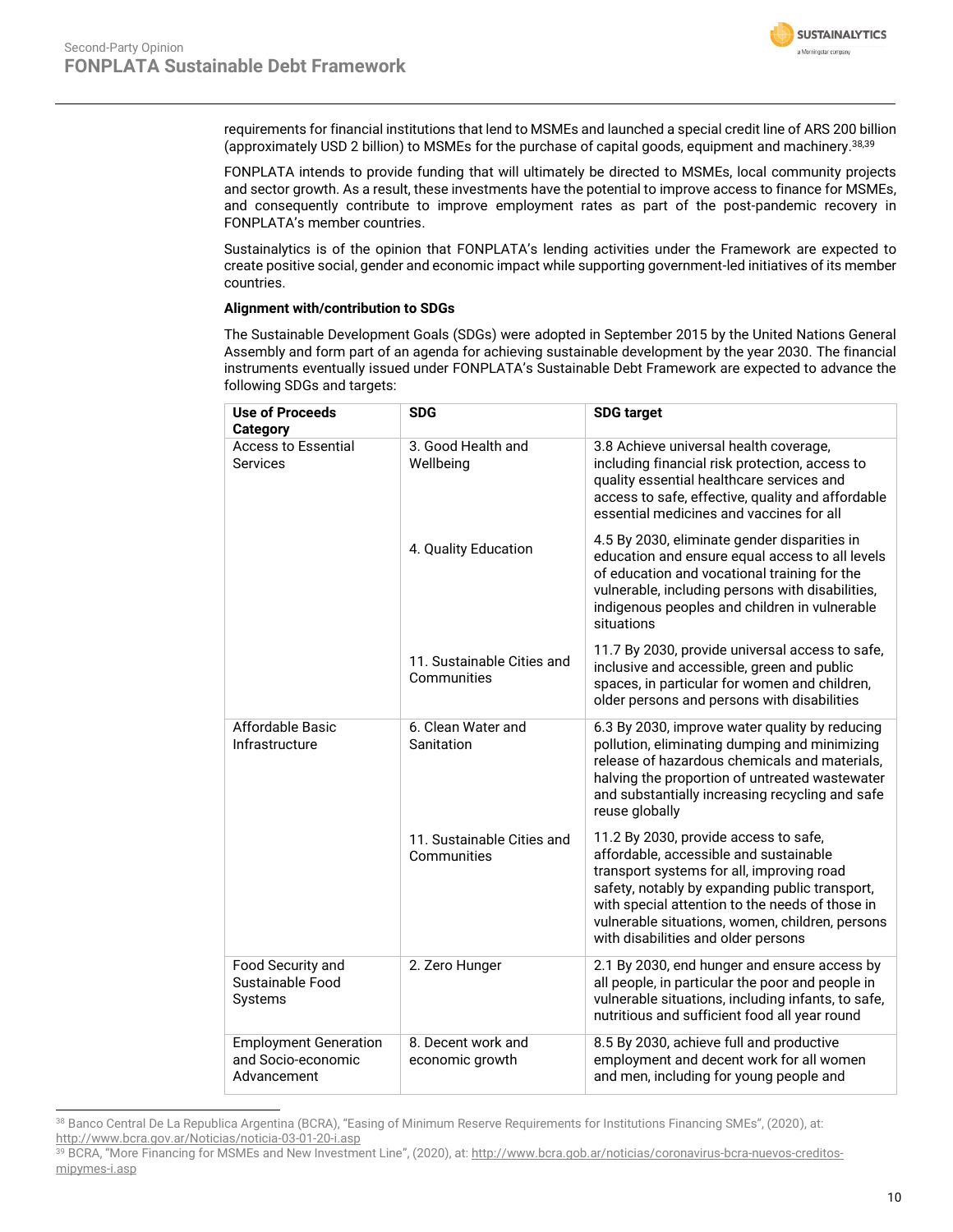

|                                                                             |                                                  | persons with disabilities, and equal pay for<br>work of equal value                                                                                                                                                                                                                                                                                                           |  |  |
|-----------------------------------------------------------------------------|--------------------------------------------------|-------------------------------------------------------------------------------------------------------------------------------------------------------------------------------------------------------------------------------------------------------------------------------------------------------------------------------------------------------------------------------|--|--|
| Renewable Energy                                                            | 7. Affordable and Clean<br>Energy                | 7.2 By 2030, increase substantially the share of<br>renewable energy in the global energy mix                                                                                                                                                                                                                                                                                 |  |  |
| <b>Clean Transportation</b>                                                 | 11. Sustainable Cities and<br>Communities        | 11.2 By 2030, provide access to safe,<br>affordable, accessible and sustainable<br>transport systems for all, improving road<br>safety, notably by expanding public transport,<br>with special attention to the needs of those in<br>vulnerable situations, women, children, persons<br>with disabilities and older persons                                                   |  |  |
| Environmentally<br>Sustainable Management<br>of Living Natural<br>Resources | 2. Zero Hunger                                   | 2.4 By 2030, ensure sustainable food<br>production systems and implement resilient<br>agricultural practices that increase productivity<br>and production, that help maintain ecosystems,<br>that strengthen capacity for adaptation to<br>climate change, extreme weather, drought,<br>flooding and other disasters and that<br>progressively improve land and soil quality. |  |  |
|                                                                             | 15. Life on Land                                 | 15.5 Take urgent and significant action to<br>reduce the degradation of natural habitats, halt<br>the loss of biodiversity and, by 2020, protect<br>and prevent the extinction of threatened<br>species                                                                                                                                                                       |  |  |
| Pollution Prevention and<br>Control                                         | 11. Sustainable Cities and<br>Communities        | 11.6 By 2030, reduce the adverse per capita<br>environmental impact of cities, including by<br>paying special attention to air quality and<br>municipal and other waste management                                                                                                                                                                                            |  |  |
|                                                                             | 12. Responsible<br>Consumption and<br>Production | 12.5 By 2030, substantially reduce waste<br>generation through prevention, reduction,<br>recycling and reuse                                                                                                                                                                                                                                                                  |  |  |
| Sustainable Water and<br>Wastewater<br>Management                           | 6. Clean Water and<br>Sanitation                 | 6.3 By 2030, improve water quality by reducing<br>pollution, eliminating dumping and minimizing<br>release of hazardous chemicals and materials,<br>halving the proportion of untreated wastewater<br>and substantially increasing recycling and safe<br>reuse globally                                                                                                       |  |  |

## **Conclusion**

FONPLATA has developed the FONPLATA Sustainable Debt Framework under which it may issue Sustainable Financing Instruments and use the proceeds to finance and refinance projects that are expected to advance inclusive and sustainable regional development. Sustainalytics considers that the projects funded by the Sustainable Financing Instruments are expected to provide positive environmental and social impacts.

The FONPLATA Sustainable Debt Framework outlines a process by which proceeds will be tracked, allocated, and managed, and commitments have been made for reporting on the allocation and impact of the use of proceeds. Furthermore, Sustainalytics believes that Sustainable Debt Framework is aligned with the overall sustainability strategy of the Bank and that the use of proceeds categories will contribute to the advancement of the UN SDG 2, 3, 4, 6, 7, 8, 9, 11, 12 and 15. Additionally, Sustainalytics is of the opinion that FONPLATA has a robust mechanism to identify, manage and mitigate environmental and social risks commonly associated with the eligible projects funded by the proceeds.

<span id="page-10-0"></span>Based on the above, Sustainalytics is confident that FONPLATA is well-positioned to issue Sustainable Financing Instruments and that that FONPLATA Sustainable Debt Framework is robust, transparent, and in alignment with the four core components of the Green Bond Principles (2021), Social Bond Principles (2021), Green Loan Principles (2021), and Social Loan Principles (2021).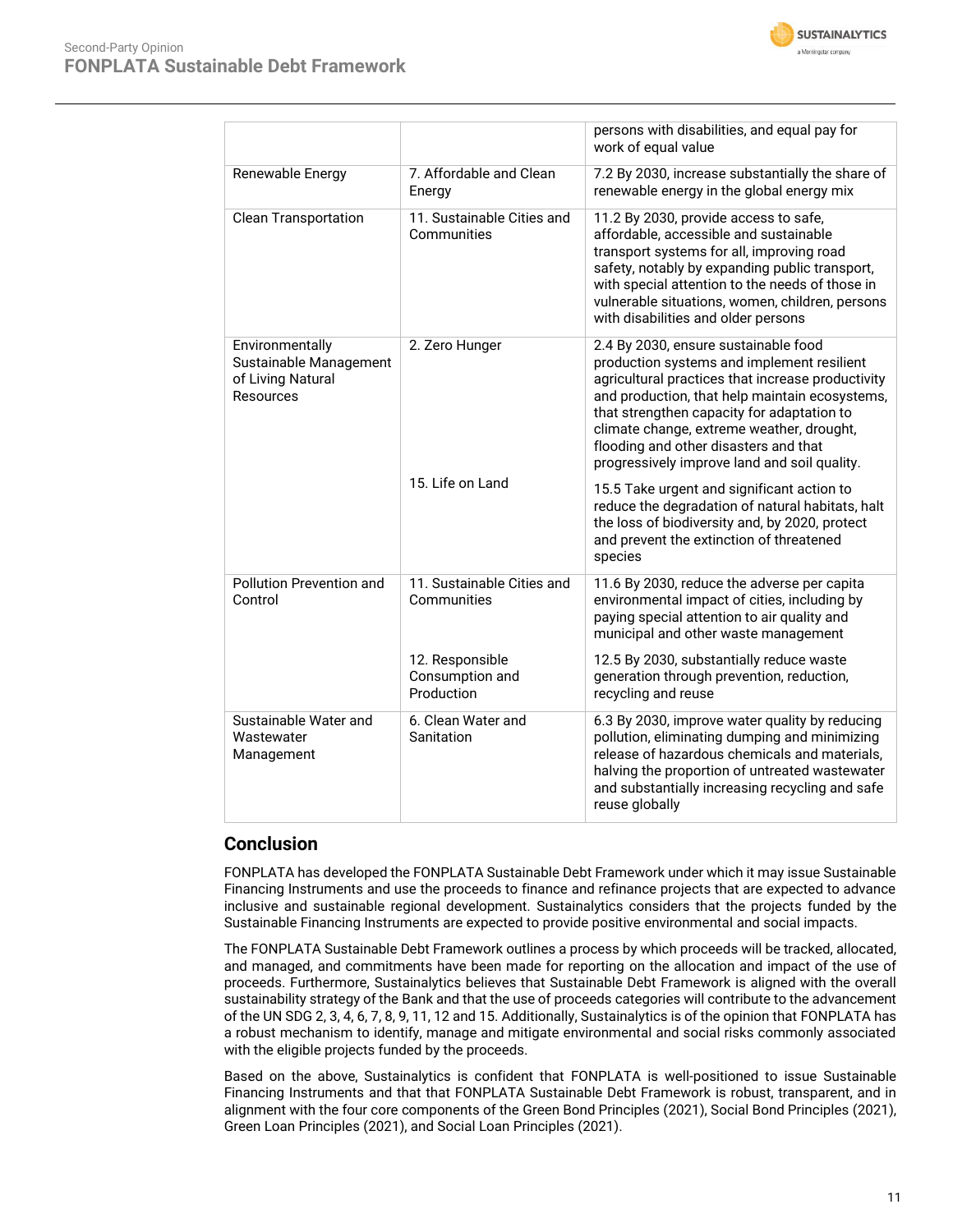

# **Appendix**

# **Appendix 1: Sustainability Bond / Sustainability Bond Programme - External Review Form**

## **Section 1. Basic Information**

| Issuer name:                                                                                    | <b>FONPLATA Development Bank</b> |
|-------------------------------------------------------------------------------------------------|----------------------------------|
| Sustainability Bond ISIN or Issuer Sustainability<br><b>Bond Framework Name, if applicable:</b> | Sustainable Debt Framework       |
| Review provider's name:                                                                         | <b>Sustainalytics</b>            |
| Completion date of this form:                                                                   | December 2, 2021                 |
| <b>Publication date of review publication:</b>                                                  |                                  |

## **Section 2. Review overview**

#### **SCOPE OF REVIEW**

The following may be used or adapted, where appropriate, to summarise the scope of the review. The review assessed the following elements and confirmed their alignment with the GBP and SBP:

| ⊠ | Use of Proceeds                             | 区 | Process for Project Evaluation and<br>Selection |
|---|---------------------------------------------|---|-------------------------------------------------|
| 冈 | <b>Management of Proceeds</b>               | X | Reporting                                       |
|   | <b>ROLE(S) OF REVIEW PROVIDER</b>           |   |                                                 |
| 罓 | Consultancy (incl. 2 <sup>nd</sup> oninion) | п | Certification                                   |

- ⊠ Consultancy (incl. 2<sup>nd</sup> opinion) □ Certification
- ☐ Verification ☐ Rating
- ☐ Other *(please specify)*:

Note: In case of multiple reviews / different providers, please provide separate forms for each review.

#### **EXECUTIVE SUMMARY OF REVIEW and/or LINK TO FULL REVIEW** *(if applicable)*

| Please refer to Evaluation Summary above. |  |  |
|-------------------------------------------|--|--|
|                                           |  |  |
|                                           |  |  |

# **Section 3. Detailed review**

Reviewers are encouraged to provide the information below to the extent possible and use the comment section to explain the scope of their review.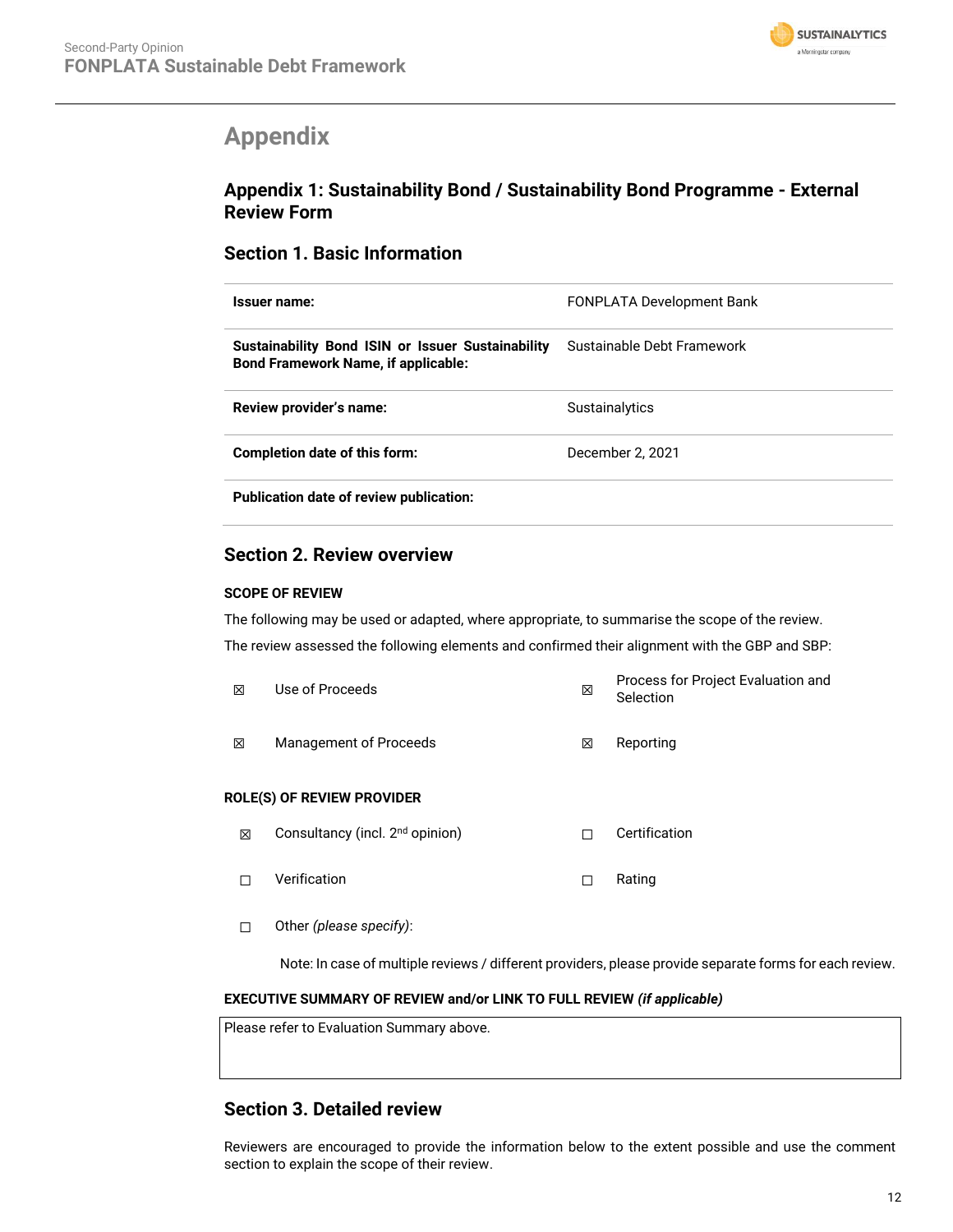

### **1. USE OF PROCEEDS**

Overall comment on section *(if applicable)*:

The eligible categories for the use of proceeds – Access to Essential Services, Affordable Basic Infrastructure, Food Security and Sustainable Food Systems, Employment Generation and Socio-economic Advancement, Renewable Energy, Clean Transportation, Environmentally Sustainable Management of Living Natural Resources, Pollution Prevention and Control, and Sustainable Water and Wastewater Management – are aligned with those recognized by the Green Bond Principles, Social Bond Principles, Green Loan Principles, and Social Loan Principles. Sustainalytics considers that investments in the eligible categories are expected to contribute to positive environmental or social impacts and to advancing the UN Sustainable Development Goals, specifically SDGs 2, 3, 4, 6, 7, 8, 9, 11, 12 and 15.

#### **Use of proceeds categories as per GBP:**

| ⊠ | Renewable energy                                                                                                                | п | Energy efficiency                                                                  |
|---|---------------------------------------------------------------------------------------------------------------------------------|---|------------------------------------------------------------------------------------|
| ⊠ | Pollution prevention and control                                                                                                | 冈 | Environmentally sustainable management of<br>living natural resources and land use |
| П | Terrestrial and aquatic biodiversity<br>conservation                                                                            | ⊠ | Clean transportation                                                               |
| ⊠ | Sustainable water and wastewater<br>management                                                                                  |   | Climate change adaptation                                                          |
| П | Eco-efficient and/or circular economy<br>adapted products, production technologies<br>and processes                             | П | Green buildings                                                                    |
| п | Unknown at issuance but currently expected<br>to conform with GBP categories, or other<br>eligible areas not yet stated in GBPs | п | Other (please specify):                                                            |

If applicable please specify the environmental taxonomy, if other than GBPs:

#### **Use of proceeds categories as per SBP:**

| ⊠ | Affordable basic infrastructure                                                                                                | ⊠ | Access to essential services                                      |
|---|--------------------------------------------------------------------------------------------------------------------------------|---|-------------------------------------------------------------------|
| П | Affordable housing                                                                                                             | X | Employment generation (through SME financing<br>and microfinance) |
| ⊠ | Food security                                                                                                                  | ⊠ | Socioeconomic advancement and<br>empowerment                      |
| П | Unknown at issuance but currently expected<br>to conform with SBP categories, or other<br>eligible areas not yet stated in SBP |   | Other (please specify):                                           |

If applicable please specify the social taxonomy, if other than SBP: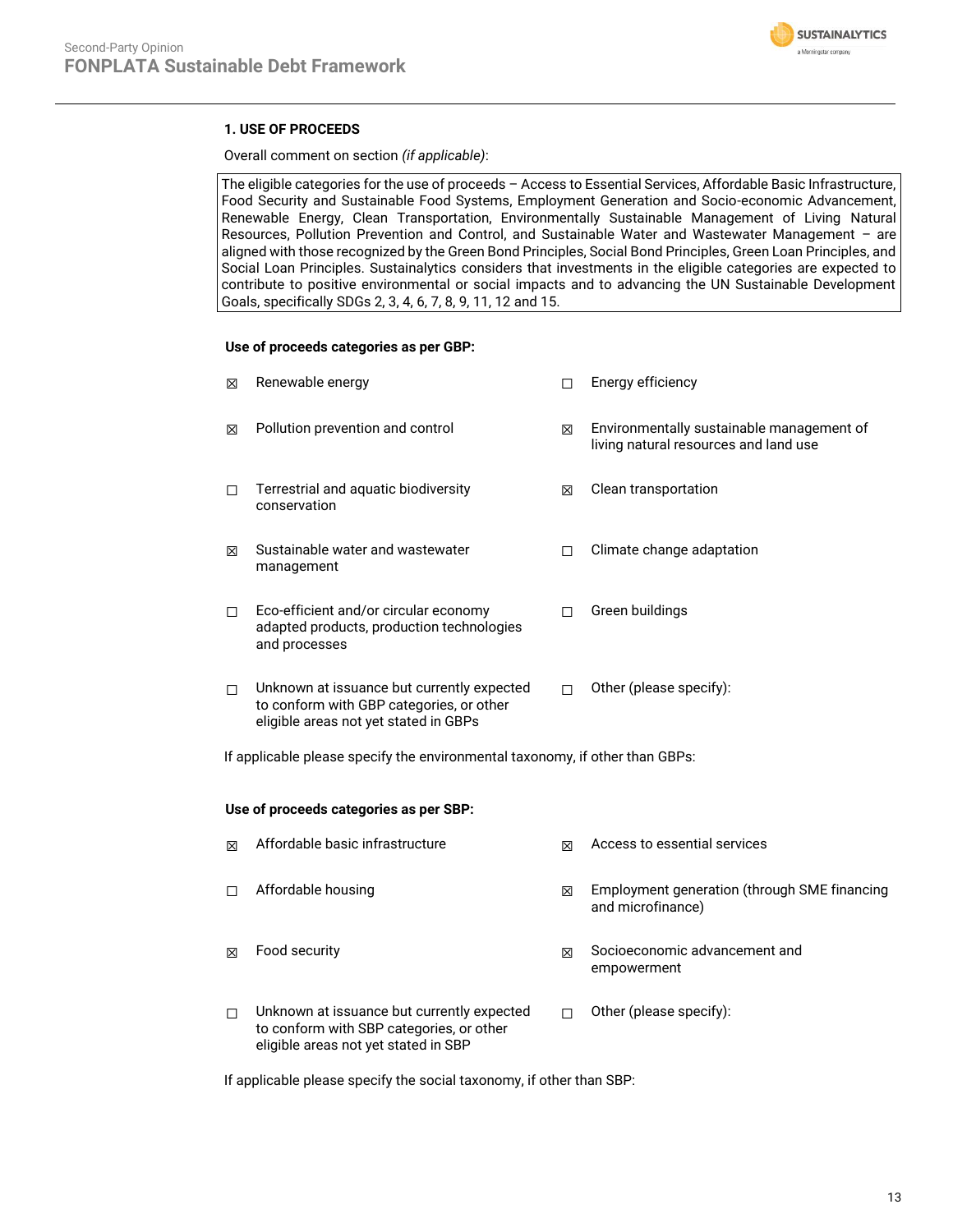

#### **2. PROCESS FOR PROJECT EVALUATION AND SELECTION**

Overall comment on section (if applicable):

The FONPLATA Development Bank's ("FONPLATA") internal process for evaluating and selecting projects is overseen by a Sustainability Committee comprised of team members from Finance, Operations, Strategic Partnerships, Risk & Compliance and Legal. The Committee is responsible for the final approval of eligible projects. FONPLATA's has a dedicated environmental and social risk mitigation process that is applicable to all allocation decisions made under the Framework. Sustainlaytics considers this risk assessment and mitigation process to be strong and to be aligned with market best practice. Sustainalytics considers the project selection process to be in line with market practice.

#### **Evaluation and selection**

| ⊠                                                  | Credentials on the issuer's social and green<br>objectives                                 | ⊠ | Documented process to determine that<br>projects fit within defined categories                  |  |  |
|----------------------------------------------------|--------------------------------------------------------------------------------------------|---|-------------------------------------------------------------------------------------------------|--|--|
| ⊠                                                  | Defined and transparent criteria for projects<br>eligible for Sustainability Bond proceeds | ⊠ | Documented process to identify and<br>manage potential ESG risks associated<br>with the project |  |  |
| ⊠                                                  | Summary criteria for project evaluation and<br>selection publicly available                |   | Other (please specify):                                                                         |  |  |
| Information on Responsibilities and Accountability |                                                                                            |   |                                                                                                 |  |  |

- ☒ Evaluation / Selection criteria subject to external advice or verification ☐ In-house assessment
- ☐ Other (please specify):

#### **3. MANAGEMENT OF PROCEEDS**

Overall comment on section *(if applicable)*:

FONPLATA's processes for management of proceeds are overseen by the Sustainability Committee. Pending allocation, proceeds will be managed in accordance with FONPLATA's conservative treasury investment guidelines. All proceeds will be allocated within 36 months after issuance. This is in line with market practice.

#### **Tracking of proceeds:**

- $\boxtimes$  Sustainability Bond proceeds segregated or tracked by the issuer in an appropriate manner
- $\boxtimes$  Disclosure of intended types of temporary investment instruments for unallocated proceeds
- ☐ Other (please specify):

#### **Additional disclosure:**

- ☐ Allocations to future investments only ☒ Allocations to both existing and future
	- investments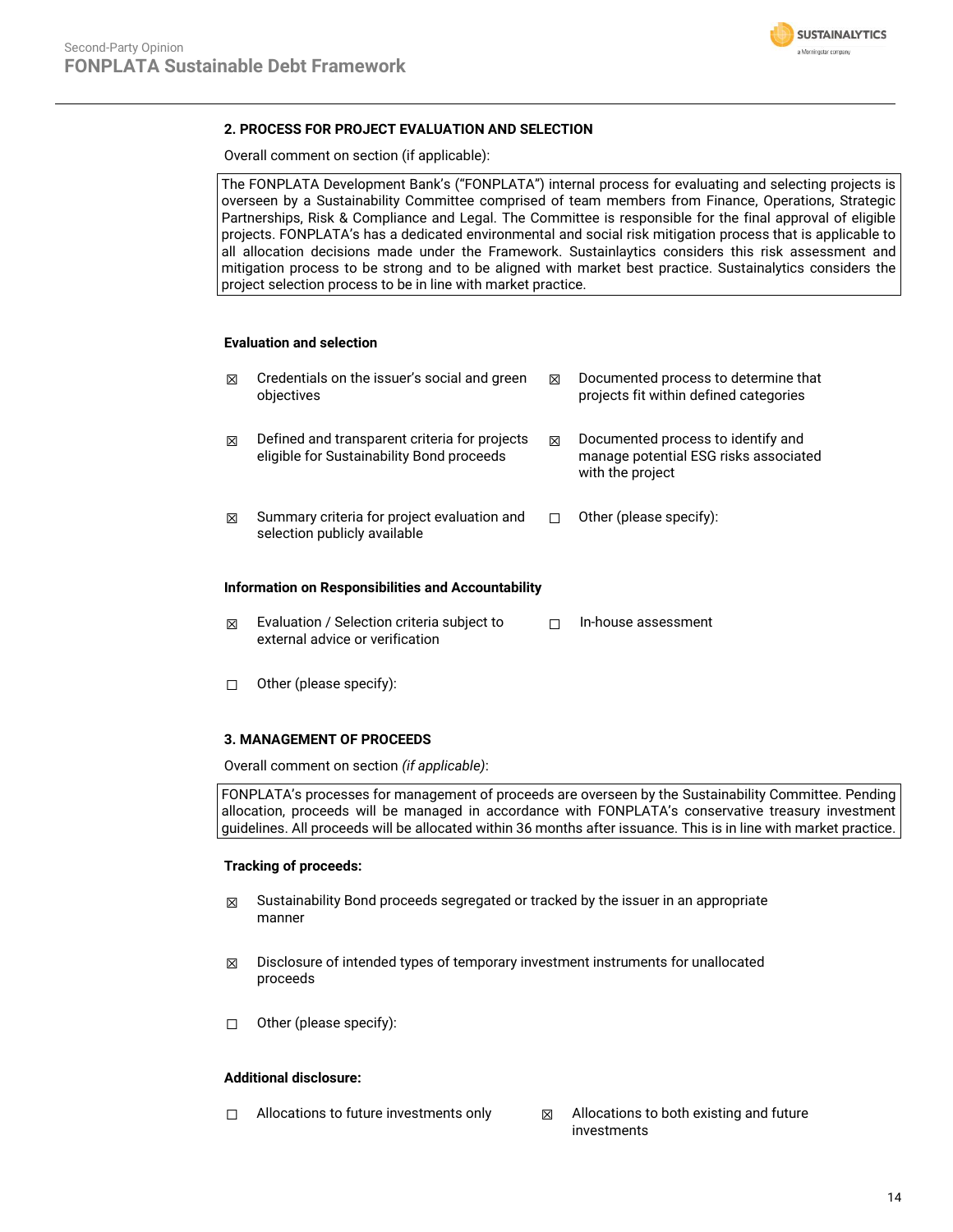

- ☐ Allocation to individual disbursements ☒ Allocation to a portfolio of
	- disbursements<sup>'</sup>
	- ☒ Disclosure of portfolio balance of unallocated proceeds
- ☐ Other (please specify):

#### **4. REPORTING**

Overall comment on section (if applicable):

FONPLATA intends to report on the allocation of proceeds on its website and on an annual basis until full allocation. The report will include information such as a breakdown of proceeds by category, geography, and the share and amount of allocated and unallocated proceeds. In addition, FONPLATA is committed to reporting on relevant impact metrics. Sustainalytics views FONPLATA's allocation and impact reporting as aligned with market practice.

#### **Use of proceeds reporting:**

| □ | Project-by-project            |   |                                             | 図      |                              | On a project portfolio basis                                                                                                                                                                                                                                                                                                                                          |
|---|-------------------------------|---|---------------------------------------------|--------|------------------------------|-----------------------------------------------------------------------------------------------------------------------------------------------------------------------------------------------------------------------------------------------------------------------------------------------------------------------------------------------------------------------|
| □ | Linkage to individual bond(s) |   |                                             | $\Box$ |                              | Other (please specify):                                                                                                                                                                                                                                                                                                                                               |
|   |                               |   | Information reported:                       |        |                              |                                                                                                                                                                                                                                                                                                                                                                       |
|   |                               | 区 | Allocated amounts                           |        | X                            | Sustainability Bond financed share of<br>total investment                                                                                                                                                                                                                                                                                                             |
|   |                               | П | Other (please specify):                     |        |                              |                                                                                                                                                                                                                                                                                                                                                                       |
|   |                               |   | Frequency:                                  |        |                              |                                                                                                                                                                                                                                                                                                                                                                       |
|   |                               | ⊠ | Annual                                      |        | П                            | Semi-annual                                                                                                                                                                                                                                                                                                                                                           |
|   |                               | П | Other (please specify):                     |        |                              |                                                                                                                                                                                                                                                                                                                                                                       |
|   | Impact reporting:             |   |                                             |        |                              |                                                                                                                                                                                                                                                                                                                                                                       |
| □ | Project-by-project            |   |                                             | X      | On a project portfolio basis |                                                                                                                                                                                                                                                                                                                                                                       |
| □ | Linkage to individual bond(s) |   |                                             | $\Box$ |                              | Other (please specify):                                                                                                                                                                                                                                                                                                                                               |
|   |                               |   | Information reported (expected or ex-post): |        |                              |                                                                                                                                                                                                                                                                                                                                                                       |
|   |                               | ⊠ | <b>GHG Emissions / Savings</b>              |        | X                            | <b>Energy Savings</b>                                                                                                                                                                                                                                                                                                                                                 |
|   |                               | 冈 | Decrease in water use                       |        | 冈                            | Number of beneficiaries                                                                                                                                                                                                                                                                                                                                               |
|   |                               | ⊠ | <b>Target populations</b>                   |        | X                            | Other ESG indicators (please specify):<br>Number of health facilities<br>built/refurbished; Number of education<br>facilities built/refurbished; length of<br>drainage and drinking water systems<br>built/refurbished (km); water production<br>(m3/day); number of pf bridges built;<br>number of choke points with water<br>retention and flooding; number of road |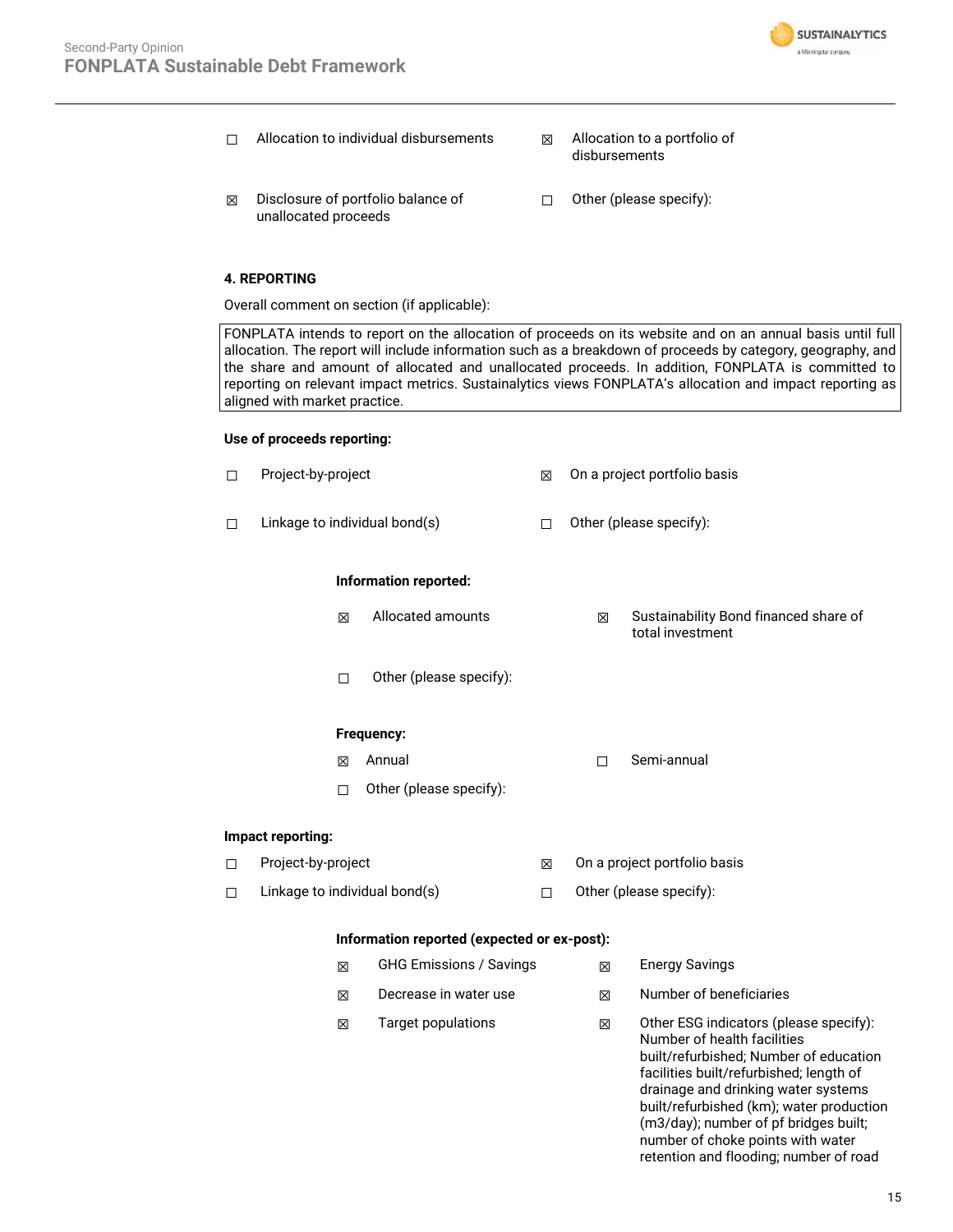

traffic accidents/injuries; length of fiber optic network (km); number of meals; number of businesses that received loans; amounts of loans received; number of businesses that received technical assistance; number of jobs created; renewable energy produced (MWh/year); capacity of renewable energy plants installed (MW); new / total distance of transmission lines dedicated to delivering renewable power (km); number of infrastructure constructed or renovated; surface of area restored (ha); surface covered by sustainable agriculture (km2); tons of material recycled (tons); solid waste collected (tons); volume of treated and resused water (m3/year)

#### **Frequency:**

- ☒ Annual ☐ Semi-annual
- ☐ Other (please specify):

#### **Means of Disclosure**

- ☐ Information published in financial report ☐ Information published in sustainability
- ☐ Information published in ad hoc documents
- report
- ☒ Other (please specify): FONPLATA's website
- $\Box$  Reporting reviewed (if yes, please specify which parts of the reporting are subject to external review):

Where appropriate, please specify name and date of publication in the useful links section.

#### **USEFUL LINKS (e.g. to review provider methodology or credentials, to issuer's documentation, etc.)**

#### **SPECIFY OTHER EXTERNAL REVIEWS AVAILABLE, IF APPROPRIATE**

#### **Type(s) of Review provided:**

- □ Consultancy (incl. 2<sup>nd</sup> opinion) □ □ Certification
- ☐ Verification / Audit ☐ Rating
- 
- ☐ Other *(please specify)*: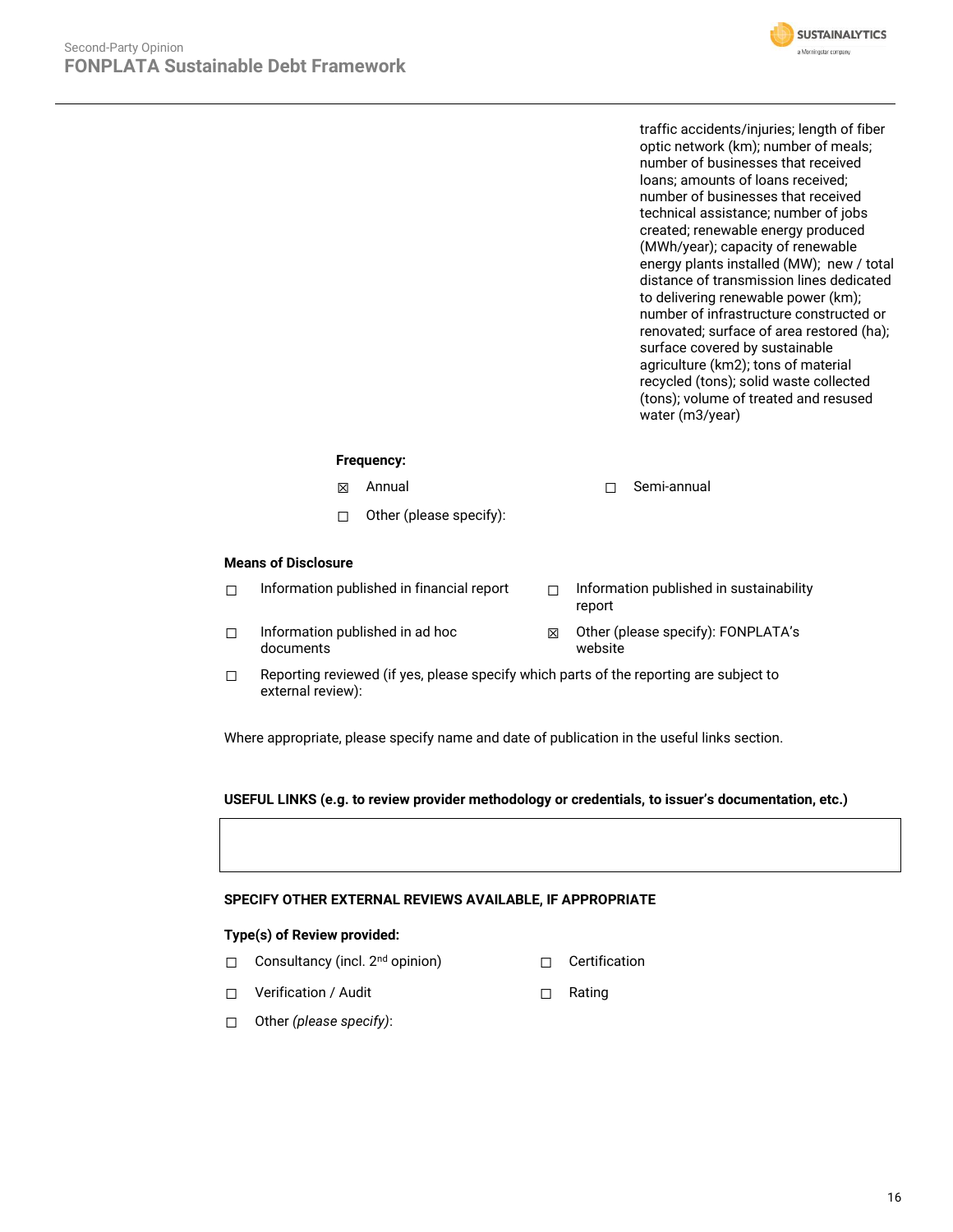

# **Review provider(s): Date of publication:**

#### **ABOUT ROLE(S) OF REVIEW PROVIDERS AS DEFINED BY THE GBP AND THE SBP**

- i. Second-Party Opinion: An institution with sustainability expertise that is independent from the issuer may provide a Second-Party Opinion. The institution should be independent from the issuer's adviser for its Sustainability Bond framework, or appropriate procedures such as information barriers will have been implemented within the institution to ensure the independence of the Second-Party Opinion. It normally entails an assessment of the alignment with the Principles. In particular, it can include an assessment of the issuer's overarching objectives, strategy, policy, and/or processes relating to sustainability and an evaluation of the environmental and social features of the type of Projects intended for the Use of Proceeds.
- ii. Verification: An issuer can obtain independent verification against a designated set of criteria, typically pertaining to business processes and/or sustainability criteria. Verification may focus on alignment with internal or external standards or claims made by the issuer. Also, evaluation of the environmentally or socially sustainable features of underlying assets may be termed verification and may reference external criteria. Assurance or attestation regarding an issuer's internal tracking method for use of proceeds, allocation of funds from Sustainability Bond proceeds, statement of environmental or social impact or alignment of reporting with the Principles may also be termed verification.
- iii. Certification: An issuer can have its Sustainability Bond or associated Sustainability Bond framework or Use of Proceeds certified against a recognised external sustainability standard or label. A standard or label defines specific criteria, and alignment with such criteria is normally tested by qualified, accredited third parties, which may verify consistency with the certification criteria.
- iv. Green, Social and Sustainability Bond Scoring/Rating: An issuer can have its Sustainability Bond, associated Sustainability Bond framework or a key feature such as Use of Proceeds evaluated or assessed by qualified third parties, such as specialised research providers or rating agencies, according to an established scoring/rating methodology. The output may include a focus on environmental and/or social performance data, process relative to the Principles, or another benchmark, such as a 2-degree climate change scenario. Such scoring/rating is distinct from credit ratings, which may nonetheless reflect material sustainability risks.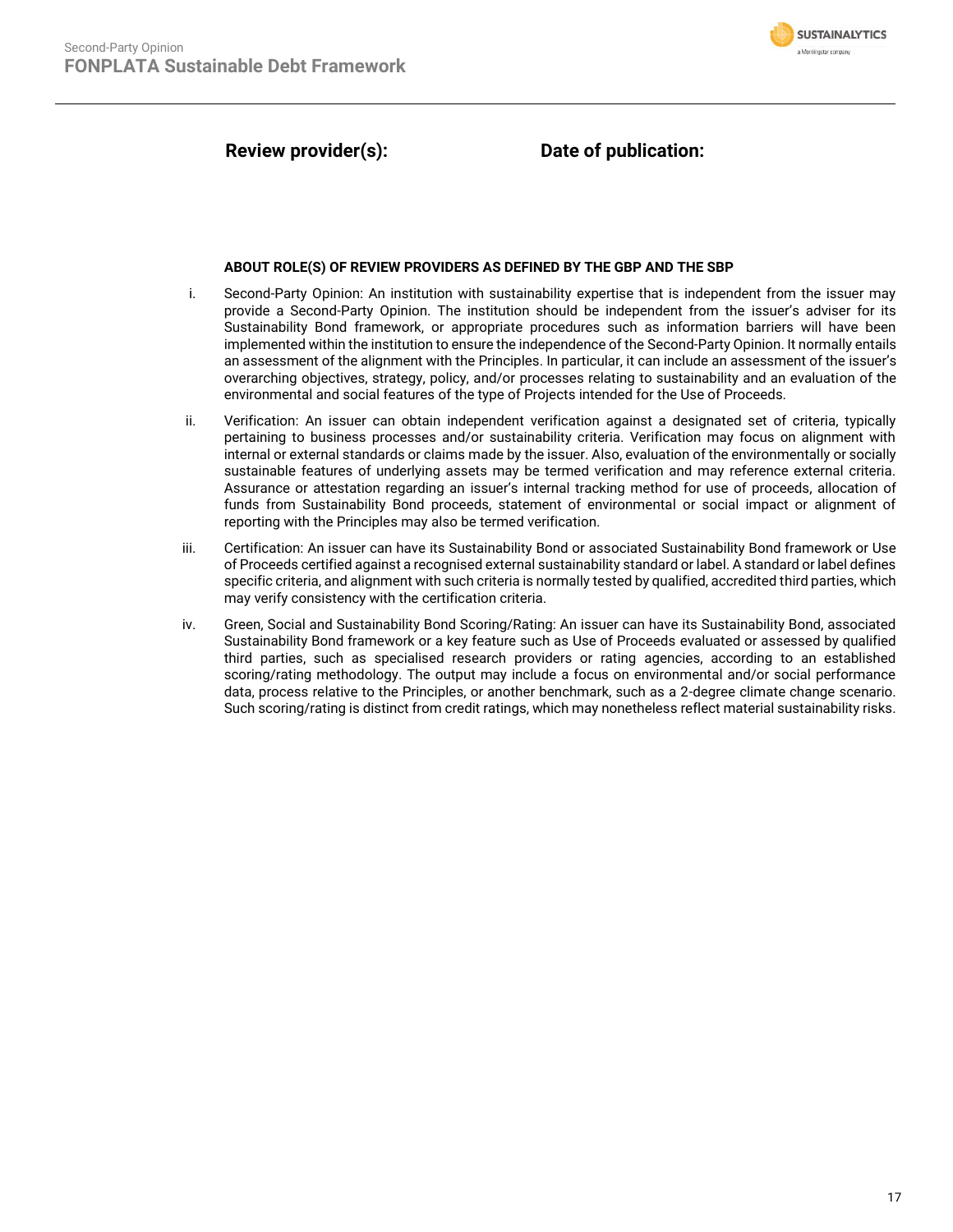

# **Disclaimer**

#### **Copyright ©2021 Sustainalytics. All rights reserved.**

The information, methodologies and opinions contained or reflected herein are proprietary of Sustainalytics and/or its third party suppliers (Third Party Data), and may be made available to third parties only in the form and format disclosed by Sustainalytics, or provided that appropriate citation and acknowledgement is ensured. They are provided for informational purposes only and (1) do not constitute an endorsement of any product or project; (2) do not constitute investment advice, financial advice or a prospectus; (3) cannot be interpreted as an offer or indication to buy or sell securities, to select a project or make any kind of business transactions; (4) do not represent an assessment of the issuer's economic performance, financial obligations nor of its creditworthiness; and/or (5) have not and cannot be incorporated into any offering disclosure.

These are based on information made available by the issuer and therefore are not warranted as to their merchantability, completeness, accuracy, up-to-dateness or fitness for a particular purpose. The information and data are provided "as is" and reflect Sustainalytics` opinion at the date of their elaboration and publication. Sustainalytics accepts no liability for damage arising from the use of the information, data or opinions contained herein, in any manner whatsoever, except where explicitly required by law. Any reference to third party names or Third Party Data is for appropriate acknowledgement of their ownership and does not constitute a sponsorship or endorsement by such owner. A list of our third-party data providers and their respective terms of use is available on our website. For more information, visit http://www.sustainalytics.com/legal-disclaimers.

The issuer is fully responsible for certifying and ensuring the compliance with its commitments, for their implementation and monitoring.

In case of discrepancies between the English language and translated versions, the English language version shall prevail.